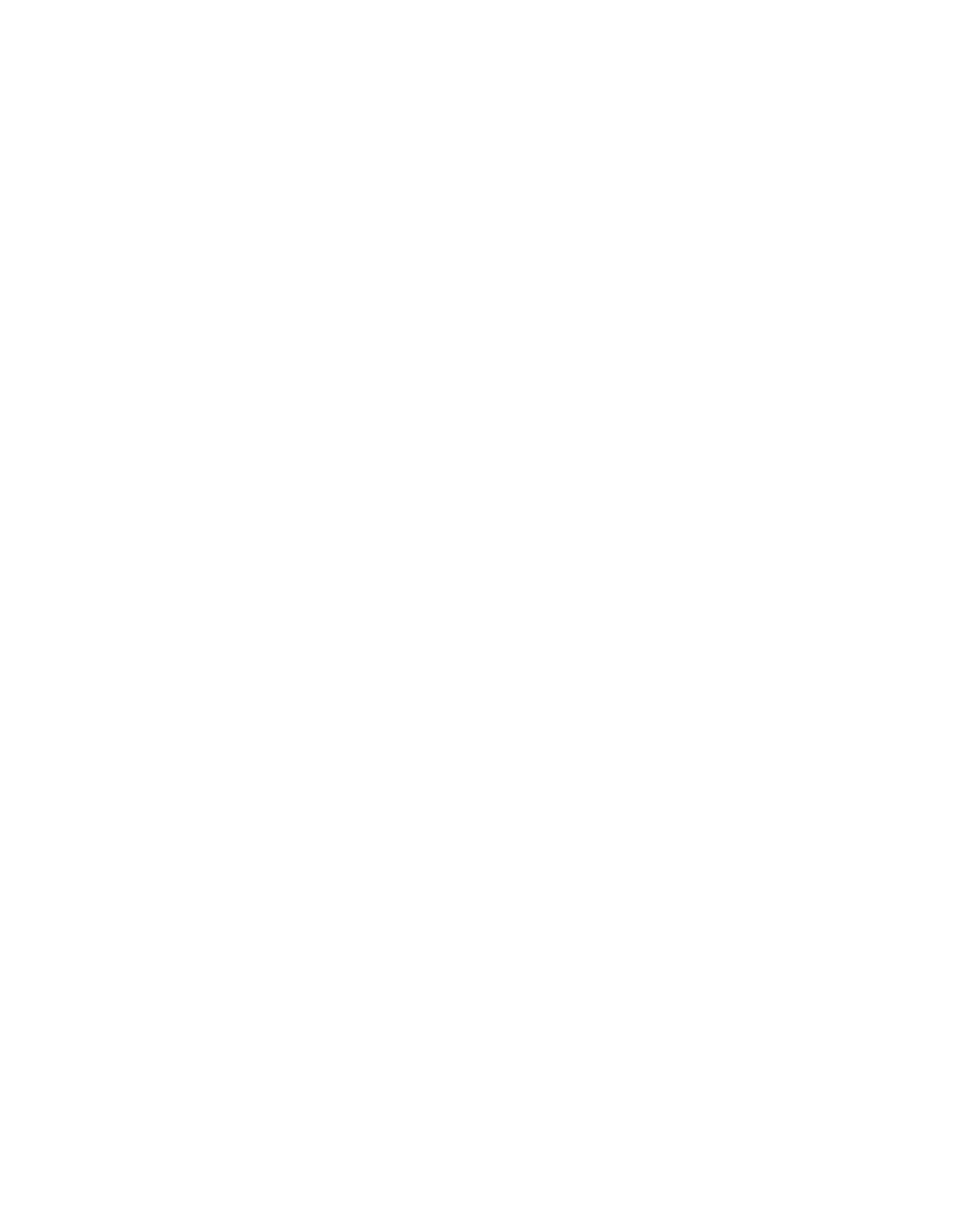### **Table of Contents**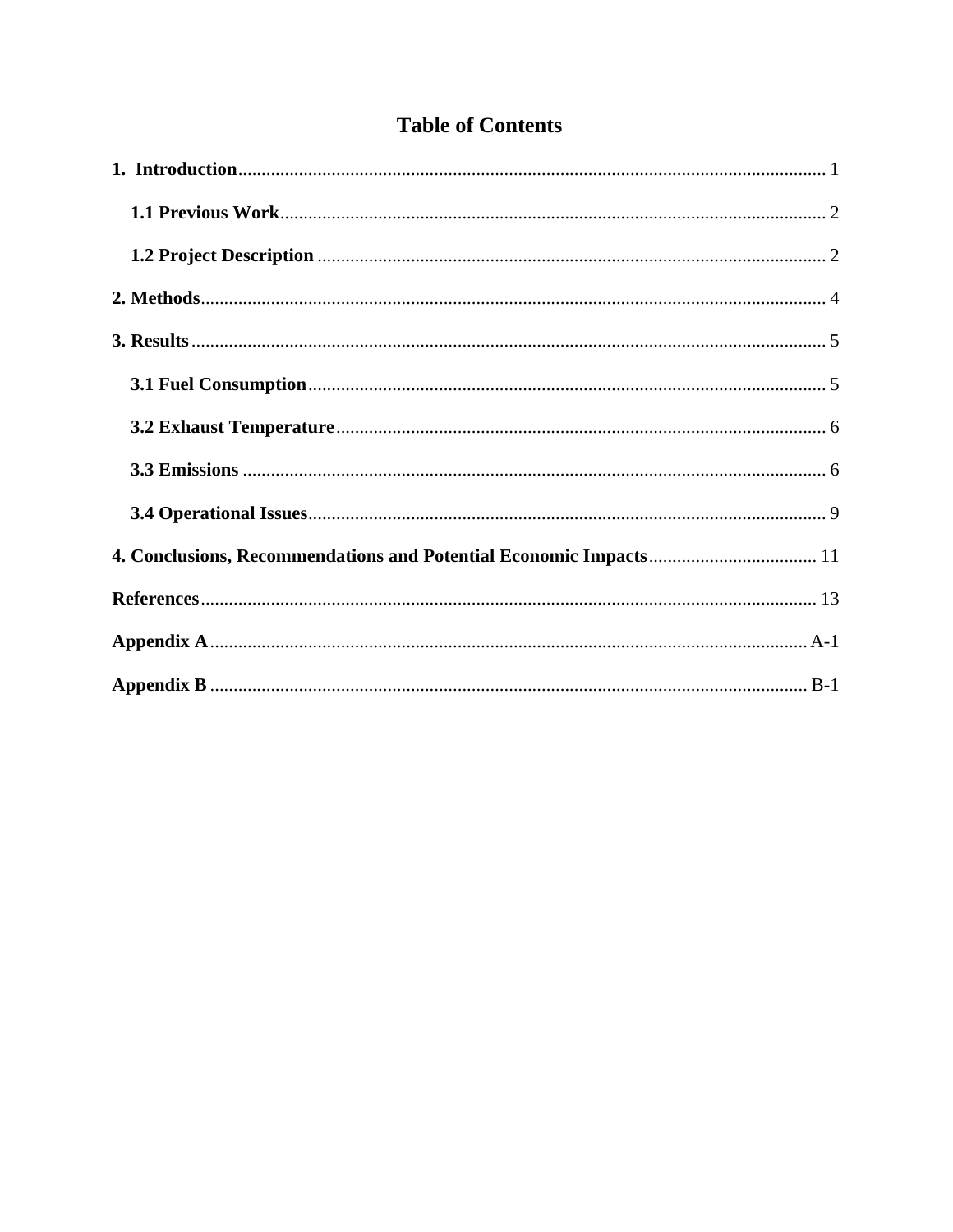## **List of Figures**

| Figure 8: Primary fuel filter lifetime after refueling with B20, 2008 (top) and 2009 (bottom) 10 |  |
|--------------------------------------------------------------------------------------------------|--|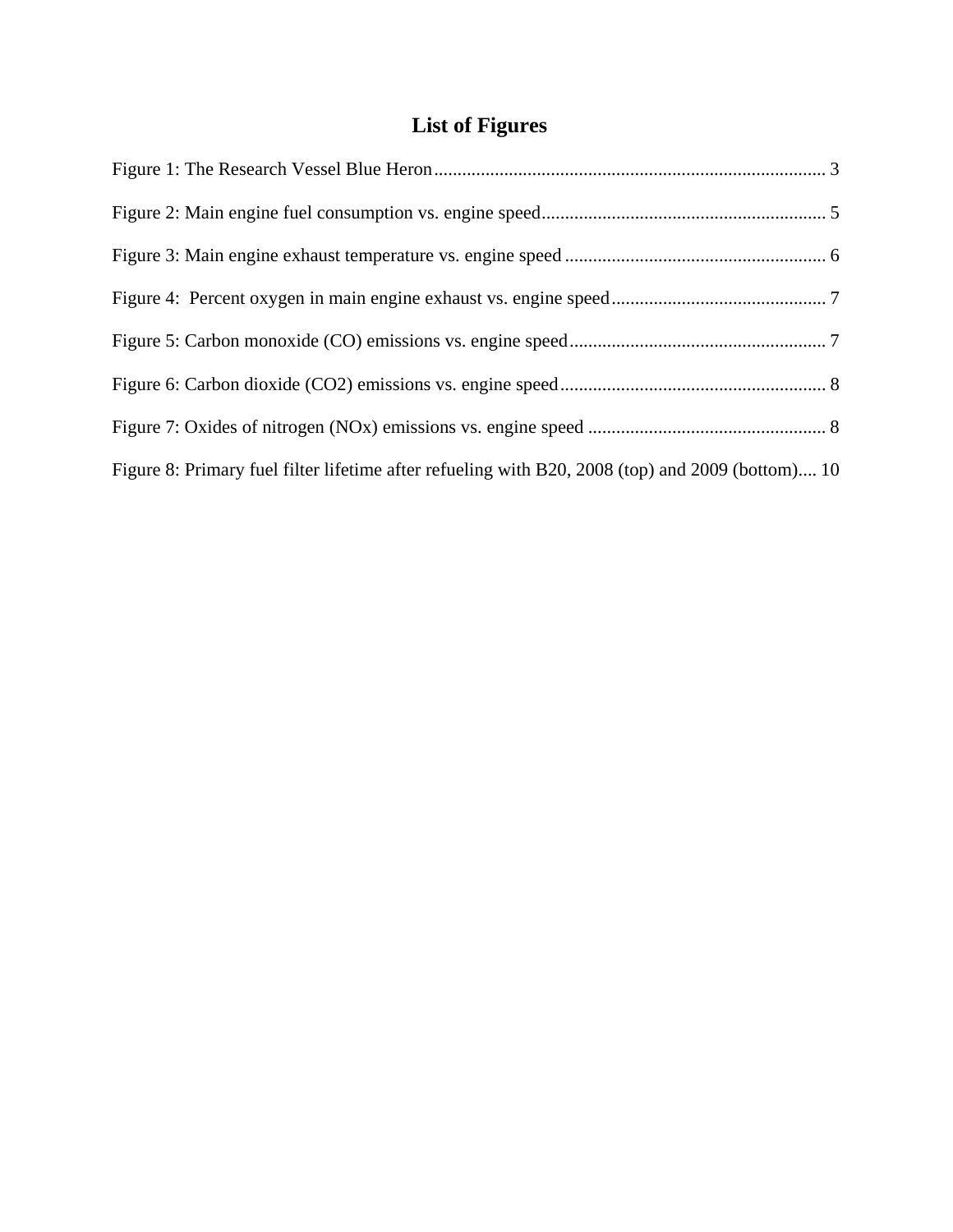#### **Executive Summary**

In 2008, the University of Minnesota Duluth research vessel Blue Heron took part in a study of the use of biodiesel in a marine setting. The study, initiated by Dr. Dan Pope of UMD's Department of Mechanical and Industrial Engineering, compared fuel consumption, atmospheric emissions, ship operations and maintenance issues when using 100% conventional diesel versus B20, a fuel mixture consisting of 80% conventional diesel and 20% biodiesel. During 2009 we continued to test the use of B20 on board the Blue Heron in order to see if the trends in fuel consumption and emissions persisted and to determine if any operational or maintenance issues appeared after extended use of biodiesel.

The Blue Heron is the largest University owned research vessel on the Great Lakes. The vessel is owned by the University of Minnesota and operated by the Large Lakes Observatory at UMD. During the 2009 cruise season the ship was on the water for sixty-nine days working mostly with scientists specializing in the physical sciences such as biology, chemistry, geology and physics. The ship also has several educational cruises each year and has worked with scientists from other fields, such as engineering (this project) and physiology (motion-sickness studies).

The vessel is an 86' former Grand Banks fishing trawler purchased by the University in 1997 after it was made available as a result of the U.S. federal government fisheries buyback program. The ship is outfitted with three diesel powered systems: the main engine, a Caterpillar 3508TA 750HP, and two generator sets (a Caterpillar 3304 65KW and a Caterpillar C4.4 76KW). For the 2008 and 2009 projects a data acquisition system, fuel logging systems, and flue gas analyzer were installed in the engine room and bosun's locker. This equipment measured and recorded fuel consumption, engine RPM, exhaust temperature, exhaust pressure and emissions of CO,  $NO<sub>X</sub>, CO<sub>2</sub>, and O<sub>2</sub>.$  In addition, fuel logs were kept which noted time and amount of refueling as well as engine hours of service for fuel filters and when the filters were replaced.

During 2009 the Blue Heron refueled with B20 seven times between January and September. Each refueling consisted of between approximately 1,500 and 2,500 gallons of biodiesel. Our refueling process has not been simplified since the 2008 season and still consists of the fuel being mixed at the refinery in a large tanker truck, transferred to a smaller tanker truck for ease of access to the Blue Heron at the pier and then a final transfer to the Blue Heron. This process has the potential of introducing contaminants into the fuel.

As Pope noted in his 2008 report, the USEPA has collected results from the literature on dynamometer tests conducted with on road diesel engines using B20. These laboratory tests indicate that using B20 in on road diesel engines decreases the emissions of unburned hydrocarbons (HC), particulate matter (PM), and carbon monoxide (CO) while increasing the emission of oxides of nitrogen  $(NO_X)$  compared to the use of standard diesel. In addition, the USEPA study indicates no change in emission of carbon dioxide  $(CO<sub>2</sub>)$  and predicts a slight drop in fuel economy. As Pope noted, it is difficult to compare the dynamometer analyses to field analyses. Engine load, approximated in this report by engine speed (revolutions-per-minute or RPM), will vary due to external variables such as sea state, water currents and wind speed. We make no attempt to control for these variables in this report. Data are average over periods of constant engine speed which vary from ten minutes to several hours.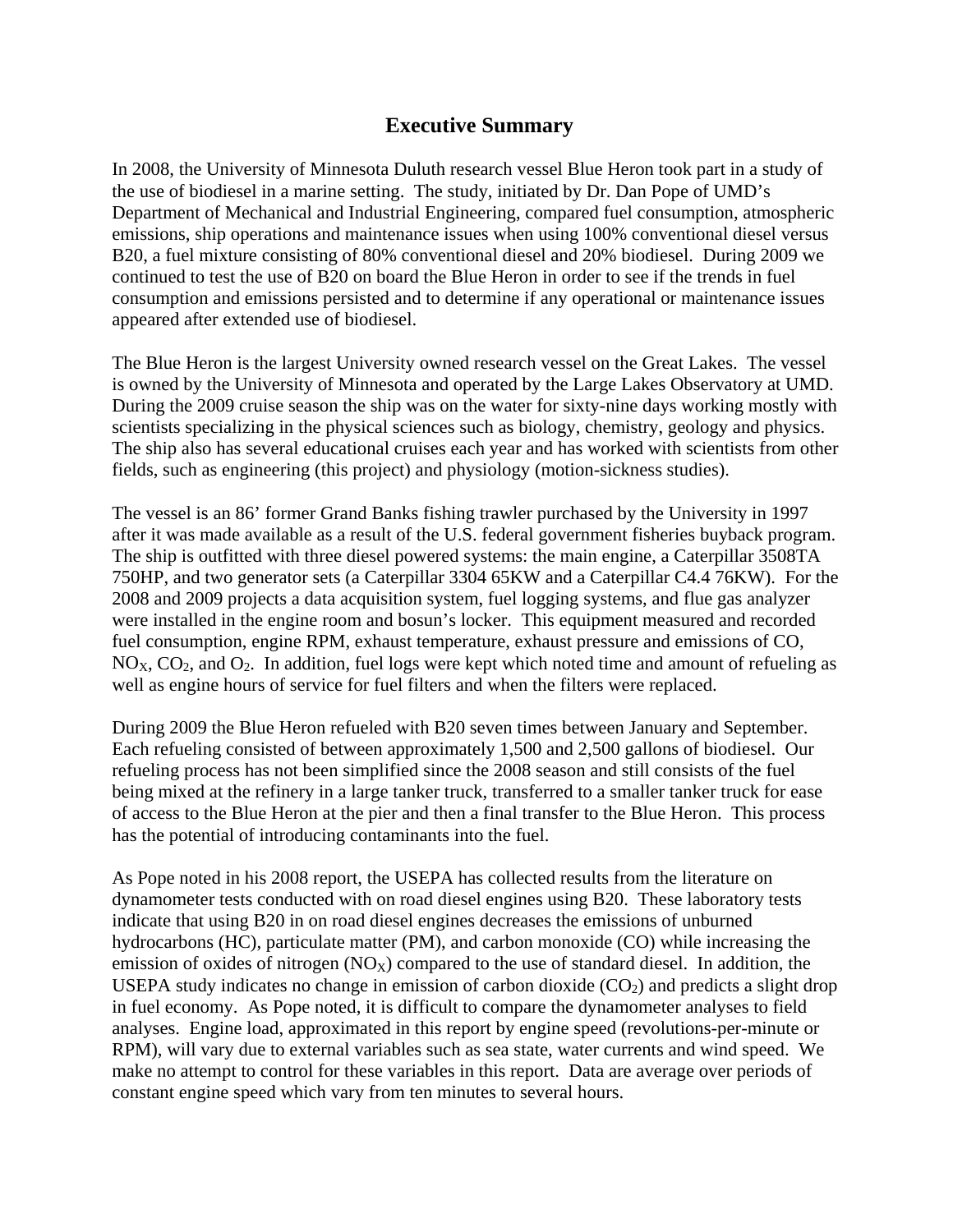Data were collected from mid-May to mid-September 2009. Fuel filter life-spans were noted for the entire period. Engine speed and fuel consumption data were collected from mid-June to mid-September. Exhaust temperature data were collected throughout August to mid-September while emissions data ( $NO<sub>X</sub>$ ,  $CO<sub>2</sub>$ ,  $CO<sub>3</sub>$ , and oxygen  $O<sub>2</sub>$ ) were collected intermittently (due to equipment failure) throughout August to mid-September. The data for fuel consumption, exhaust temperature and emissions were analyzed as a function of engine speed (RPM). Engine speeds vary from low (RPM in the 400s) while on station and not moving, to medium speeds (RPM in the 500s to 900s) while doing survey work, to high speeds (RPM in the 1200s to 1400s) during transits.

When comparing the 2009 data to data collected in 2008 we note:

- During 2008, B20 and standard diesel exhibit similar fuel consumption rates. The drop in fuel economy predicted by the USEPA analysis is small enough that its existence may be hidden by the noise in the data. The 2009 B20 interestingly enough indicates generally lower fuel consumption at low to medium engine speeds when compared to the 2008 B20 data and fuel consumption rates similar to the 2008 B20 data at high engine speeds.
- Some of the B20 2008 and 2009 data indicate higher fuel consumption rates than standard diesel at high engine speeds. Clogging in the fuel filters while using B20 may cause higher readings from the fuel logging system.
- NO<sub>X</sub>, CO<sub>2</sub>, CO, and O<sub>2</sub> emissions were similar between the B20 and standard diesel and between the B20 data collected in 2008 and 2009.
- NO<sub>x</sub> values for B20 in 2009 at medium engine speeds (600 to 800 RPM) were slightly higher than the  $NO<sub>X</sub>$  values for B20 in 2008 or the standard diesel. These data were collected while the ship was undertaking mid-water trawling for a fisheries stock assessment study. This type of work may place an extra load on the main engine.
- CO<sub>2</sub> values for the B20 data from 2009 is slightly lower than the data collected in 2008, possibly indicative of the lower fuel consumption.
- As Pope noted in his 2008 report unburned hydrocarbons (HC) were too low for our equipment to measure during the constant engine speed conditions we have outlined here. The CO concentrations are also low and therefore difficult for the emissions probe to accurately measure. The emissions probe's lack of accuracy at such low CO concentrations probably contributes to the high level of scatter seen in the CO data.

In addition to fuel consumption and emissions, we also looked at operational and maintenance issues associated with the continued use of B20. We still note no material incompatibility issues (e.g. weeping or failing hosing, o-rings, etc.) since initiating the use of B20 on July  $21<sup>st</sup> 2008$ . Biodiesel gels at a higher temperature than diesel. We did not have any operational issues in the spring of 2009 after the fuel was stored for six months over winter in our fuel tanks. Fuel filter usage is still high. Pope noted a significant decrease in operational lifetime of the primary fuel filter when using B20 during the 2008 season. This decreased primary fuel filter lifespan continued during 2009. We suspect that prefiltering the fuel before use will limit this problem and are planning on putting in place a prefiltering program before the 2010 season.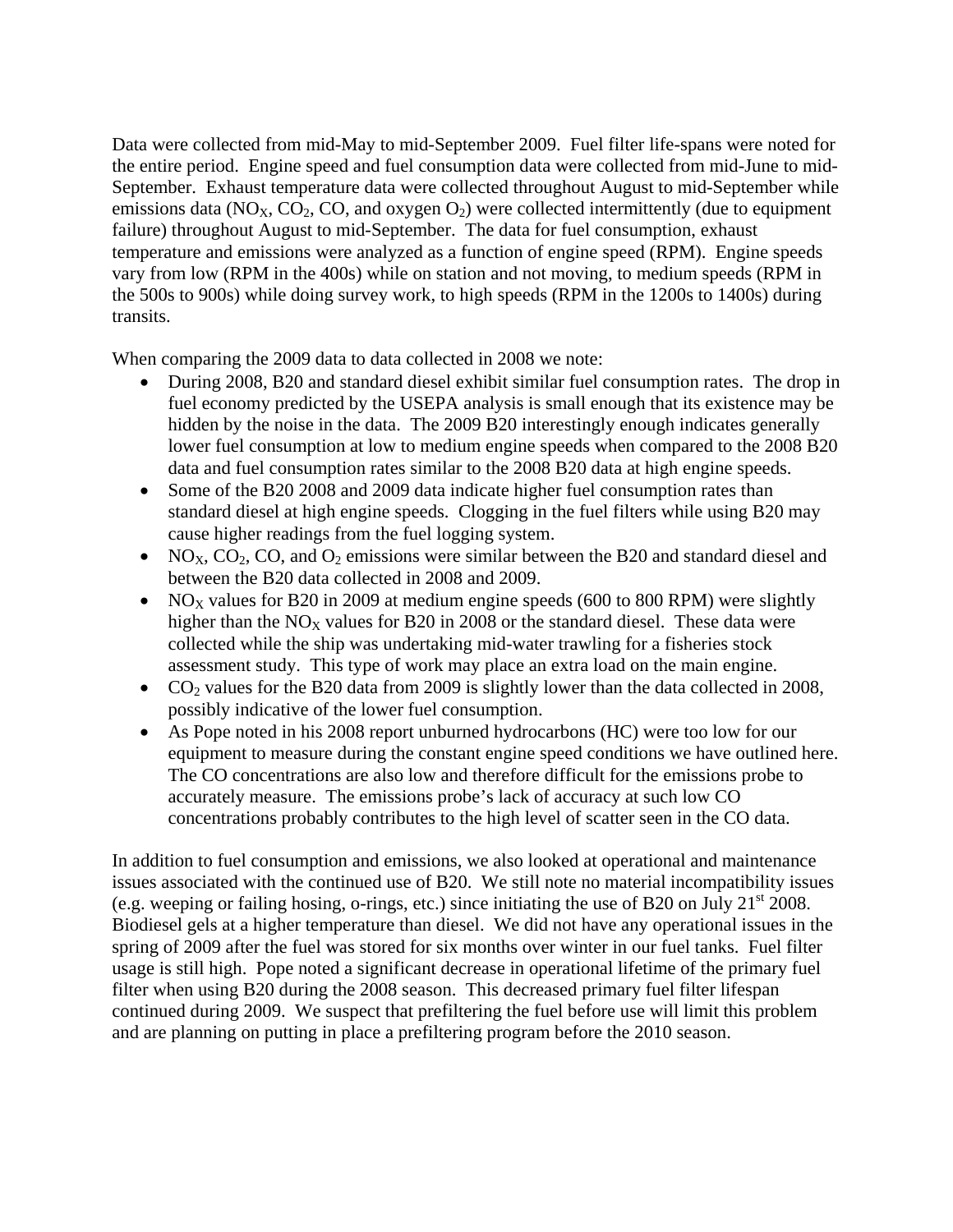#### **1. Introduction**

The current project is a continuation of a project initiated in 2008 to test the use of biodiesel in a maritime setting. There are few published reports of the use of biodiesel in marine settings, although the USEPA has compiled data regarding the impact of biodiesel use in heavy-duty highway engines [1]. These data indicate that there is an over 65% drop in unburned hydrocarbon emissions, an over 45% drop in particulate matter and carbon monoxide emissions and a 10% increase in oxides of nitrogen emissions when comparing conventional diesel to 100% biodiesel. A 20% biodiesel/80% conventional diesel blend does not have the material compatibility issues seen with higher biodiesel blends [2] but does garner changes in emissions as seen with higher biodiesel blends and pure biodiesel. Using a 20% biodiesel blend drops unburned hydrocarbon emissions by 20% and particulate matter and carbon monoxide emissions by 10% while oxides of nitrogen emissions increase by 2% when compared to conventional diesel use. In addition, the USEPA study indicates no change in emission of carbon dioxide  $(CO<sub>2</sub>)$  and predicts a slight drop in fuel economy [1].

Understanding the impact of the use of biodiesel on ships will have immediate benefits. On May 12<sup>th</sup>, 2008, the governor of Minnesota signed into law SF3683 [3]. Section 51 of the law mandated that diesel sold in the state of Minnesota had to have an increasing percentage of biodiesel. Since 2005 diesel sold in Minnesota has had to be 2% biodiesel (B2) of agricultural origin. The new statute mandated a 5% biodiesel blend (B5) by May 2009, 10% biodiesel blend (B10) by May 2012, and 20% biodiesel blend (B20) by May 2015. After May 2012 the higher biodiesel blends (B10 in 2012 and B20 in 2015) will only be required during summer months (April to October) unless the Minnesota commissioners of agriculture, commerce, and pollution control determine that technical issues associated with using biodiesel in cold weather have been addressed. The legislation does include options for delaying the mandate if there are insufficient supplies of biodiesel or insufficient facilities for blending but it would appear that at sometime in the near future diesel sold in the state of Minnesota will be B20 biodiesel. Similar measures have been taken up by the Wisconsin legislature [4]. In addition, new USEPA regulations may limit emissions from marine engines and mandate the use of low sulfur fuel in the Great Lakes [5].

Some work has been done on the use of biodiesel in marine settings. The National Oceanic and Atmospheric Administration's (NOAA) Great Lakes Environmental Research Laboratory (GLERL) has converted three research vessels ranging from 40 to 80 feet in length to operate using B100 [6]. The Great Lakes Maritime Academy has also converted three of its vessels ranging from 41 to 56 feet in length to operate using B100 [7]. In addition, studies utilizing blends from B20 to B100 in vessels were carried out on the Washington State Ferry System [8] and on a consortium of tour boat operators in Montréal [9].

The current project is a continuation of shipboard testing of B20, following up on the project initiated by Pope and Ricketts in 2008 [10]. During 2009 we continued to test the use of B20 on board the University of Minnesota's research vessel, the Blue Heron, in order to see if the trends in fuel consumption and emissions persisted from 2008 into 2009 and to determine if any operational or maintenance issues appeared after extended use of biodiesel.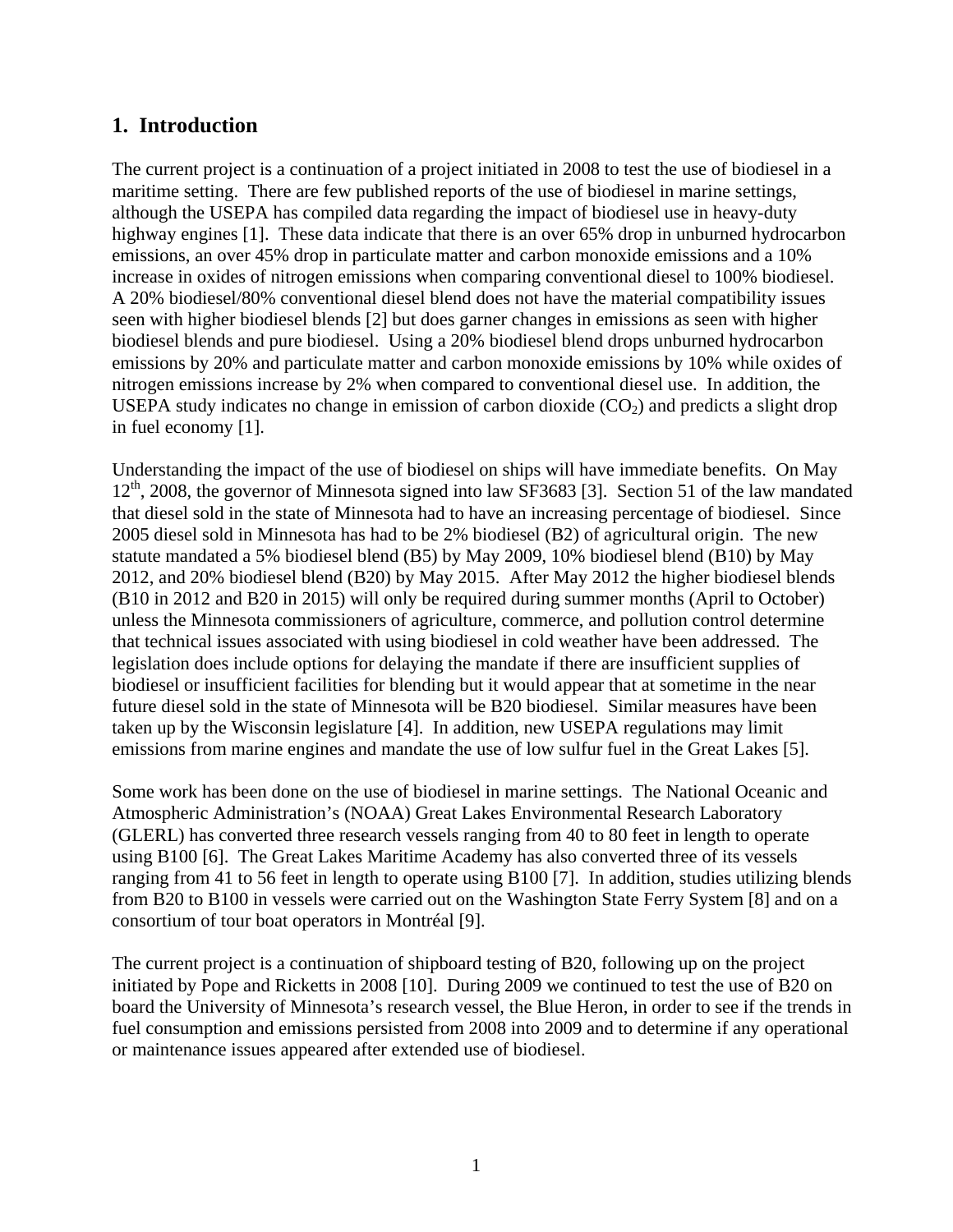#### **1.1 Previous Work**

Both NOAA's Great Lakes Environmental Research Laboratory and the Great Lakes Maritime Academy have converted three vessels to operate using B100 [6,7]. These six vessels range in size from 40 to 80 feet and generally operate only from spring until fall. Fuel lines were replaced with Teflon hoses in the Great Lakes Maritime Academy's small boats [7]. Emission data and other information about the change over to B100 are unavailable.

The BioMer project involved twelve tour boats that operate on the Saint Lawrence River in the vicinity of Montréal [9]. The vessels ranged in size from 22 to 210 feet in length and were operated primarily with B100 but also B5, B10 and B20. Measurements of emissions from the vessels during the test indicate that total particulate matter, fine particulate matter, carbon monoxide, unburned hydrocarbons, polycyclic aromatic hydrocarbons and sulfur dioxide emissions decrease while nitrogen oxide emissions increase when comparing conventional diesel to B5, B10 and B100 biodiesel. Filter clogging was a problem, causing some of the tour boat companies participating in the project to stop the use of biodiesel. The BioMer researchers suspected the filter clogging was due to biodiesel's increased solvent properties leading to cleaning of the fuel system and rapid clogging of filters.

The Washington State Ferry system has completed two projects involving the use of biodiesel on three of their large (>300ft) vessels [8]. They completed a project in 2004 and 2005 using B20 but stopped use of the fuel after continued problems with filter and fuel purifier clogging. They undertook a second, more systematic, attempt at using biofuels in 2008 and 2009. This project used various types (Canola, soy, and recycled restaurant/animal fat) and grades (5%, 10% and 20%) of biodiesel. Beyond cleaning the fuel tanks and installation of monitoring equipment, no modifications were made to the vessels. No differences were found between the different types of biodiesel. Fuel filter and purifier clogging was caused by microbial growth and clogging was inhibited by the use of a biocide. No emissions data were collected.

#### **1.2 Project Description**

This project is a continuation of the 2008 GLMRI project 'Shipboard Testing of B20'. During the 2008 project, the University of Minnesota Duluth research vessel, the Blue Heron, was used to study fuel consumption and emissions when using B20 and standard diesel as fuels. The 2009 projects continued to test the use of B20 on board the Blue Heron in order to see if the trends in fuel consumption and emissions persisted and to determine if any operational or maintenance issues appeared after extended use of biodiesel.

The Blue Heron (shown in Figure 1) is the largest University owned research vessel on the Great Lakes. The vessel is an 86' former Grand Banks fishing trawler purchased in 1997, and as such its mechanical systems are configured the same as other commercially operated ships of similar size. GLMRI funds were used to purchase B20 fuel for the vessel. The ship was refueled seven times with B20 during the 2009 season. Monitoring equipment for the project (flow meters and emission probes) was purchased during the 2008 GLMRI project. As during the 2008 project, flow meters were placed in the fuel lines for the main engine and generators and data cables were run forward to the computer work station in the bosun's locker. Emission probes were placed in the ship's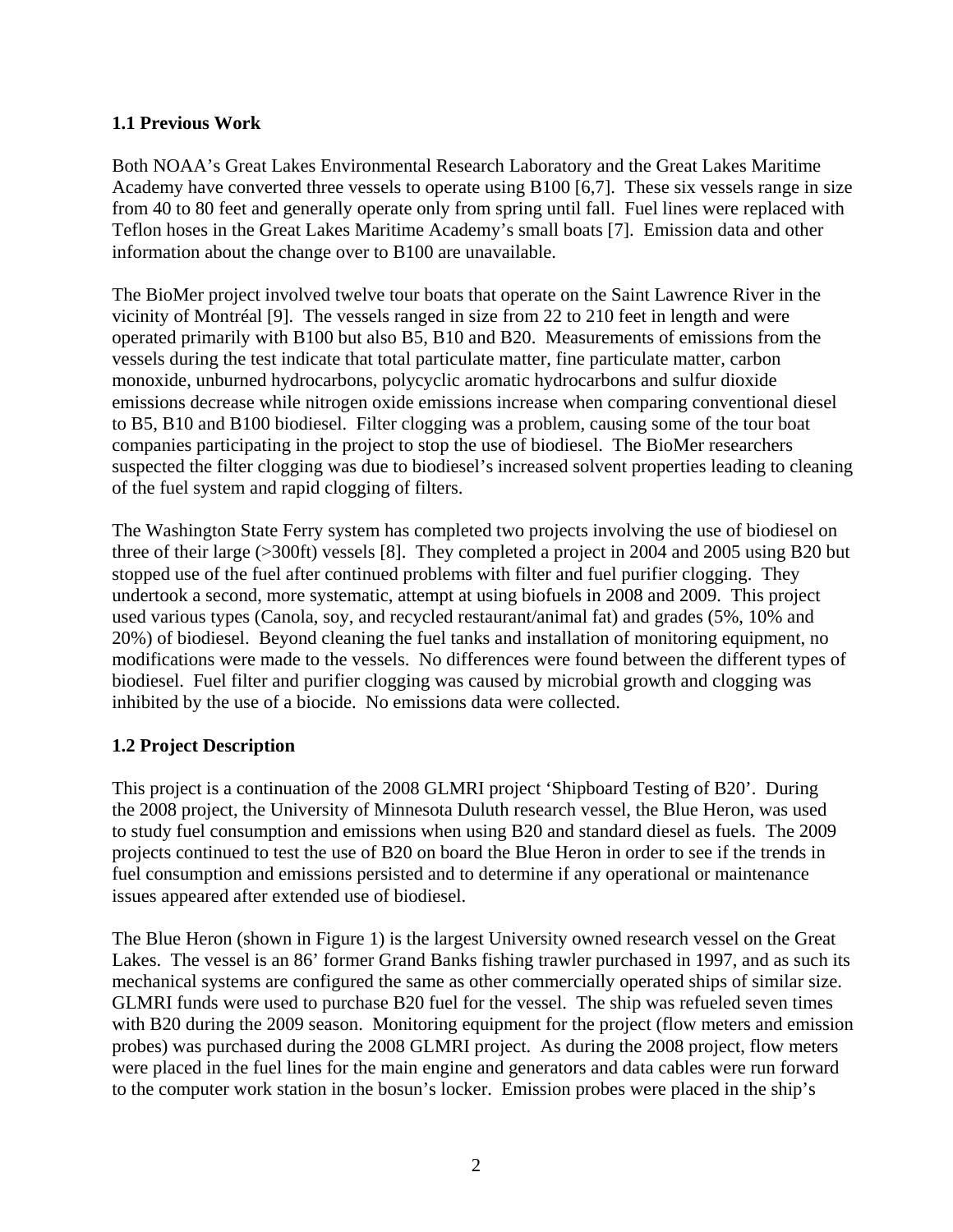exhaust stack to measure exhaust temperature, exhaust pressure and emissions and data cabling was run forward to the bosun's locker computer station. Dr. Ricketts' participation in the project, the ship's personnel's time maintaining and monitoring the equipment and the additional fuel filters used were not charged to GLMRI and is considered matching funds from the University.



**Figure 1: The Research Vessel Blue Heron**

Data for the vessel's fuel consumption and emissions were gathered during 2009 operations. A data acquisition and computer system was used to record data for future analyses. Fuel filter logs were also maintained and fuel lines were inspected for leaks. Dr. Pope's continued assistance in re-installing and maintaining the emissions probes was invaluable. The emissions probes measured unburned hydrocarbons, carbon monoxide (CO), carbon dioxide (CO<sub>2</sub>), oxygen  $(O_2)$ , oxides of nitrogen  $(NO_x)$ , exhaust temperature and exhaust pressure. As during the 2008 season, unburned hydrocarbon emissions did not register during steady-state operation of the main engine and as such are not included in the discussion of results.

Data were collected from mid-May to mid-September 2009. Fuel filter life-spans were noted for the entire period. Engine speed and fuel consumption data were collected from mid-June to mid-September. Exhaust temperature data were collected throughout August to mid-September while emissions data ( $NO<sub>X</sub>$ ,  $CO<sub>2</sub>$ ,  $CO<sub>3</sub>$ , and oxygen  $O<sub>2</sub>$ ) were collected intermittently (due to equipment failure) throughout August to mid-September. The data for fuel consumption, exhaust temperature and emissions were analyzed as a function of engine speed (RPM). Engine speeds vary from low (RPM in the 400s) while on station and not moving, to medium speeds (RPM in the 500s to 900s) while doing survey work, to high speeds (RPM in the 1200s to 1400s) during transits. Portions of the results presented in this report were incorporated in a presentation given at the GLMRI University Affiliates Meeting held in Duluth, MN on September 24<sup>th</sup>, 2009.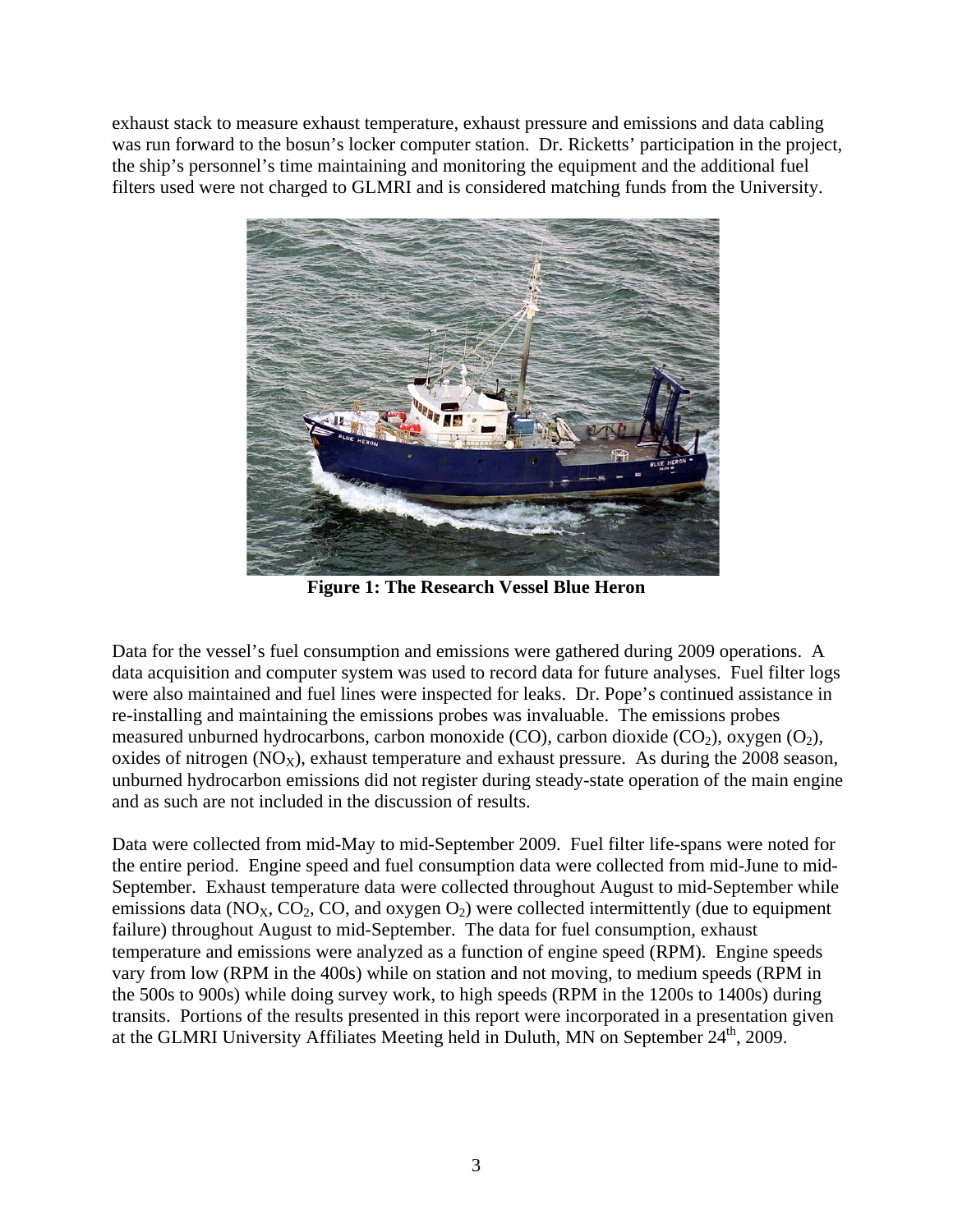#### **2. Methods**

Our methodology is the same as that used in the 2008 study [10]. We have three diesel powered systems on board the R/V Blue Heron: the main engine (a CAT 3508 TA), a CAT 3304 TA generator set and a CAT C4.4 generator set. Fuel logging systems manufactured by FloScan Instrument Company, Inc., and purchased in 2008, were used to monitor fuel consumption. The system on each engine consists of a forward flow meter, a return flow meter and a fuel flow gauge. Output from each of the fuel logging system was input to our data acquisition system.

The fuel loggers were connected to a DataTaker<sup>®</sup> DT80 data logger with output from the data logger (fuel consumption, main engine speed and exhaust pressure and temperature) displayed in the Bosun's locker on three gauges and a computer monitor. A Testo 350-XL flue gas analyzer was used to monitor emissions (HC, CO,  $O_2$ ,  $CO_2$ ,  $NO_x$ ) and was also connected to the bosun's locker computer. Main engine speed, exhaust temperature, and exhaust pressure where recorded every 2 seconds, fuel consumption was recorded every 5 seconds, and the emissions data where recorded every 30 seconds. Data from the data logger and flue gas analyzer were saved in Excel<sup>®</sup> formatted files. Additional details about the data acquisition set up can be found in the 2008 report [10].

Refueling with B20 occurred seven times in 2009: on January  $26<sup>th</sup>$ , May  $28<sup>th</sup>$ , June  $11<sup>th</sup>$ , July  $29<sup>th</sup>$ , August  $11^{th}$ , August  $28^{th}$ , and September  $26^{th}$ . Refueling amounts ranged from 1500 to 2500 gallons and the Blue Heron took on 15,837 gallons of fuel during 2009. Our refueling process has not been simplified since the 2008 season and still consists of the fuel being mixed at the refinery in a large tanker truck, transferred to a smaller tanker truck for ease of access to the Blue Heron at the pier and then a final transfer to the Blue Heron. This process has the potential of introducing contaminants into the fuel.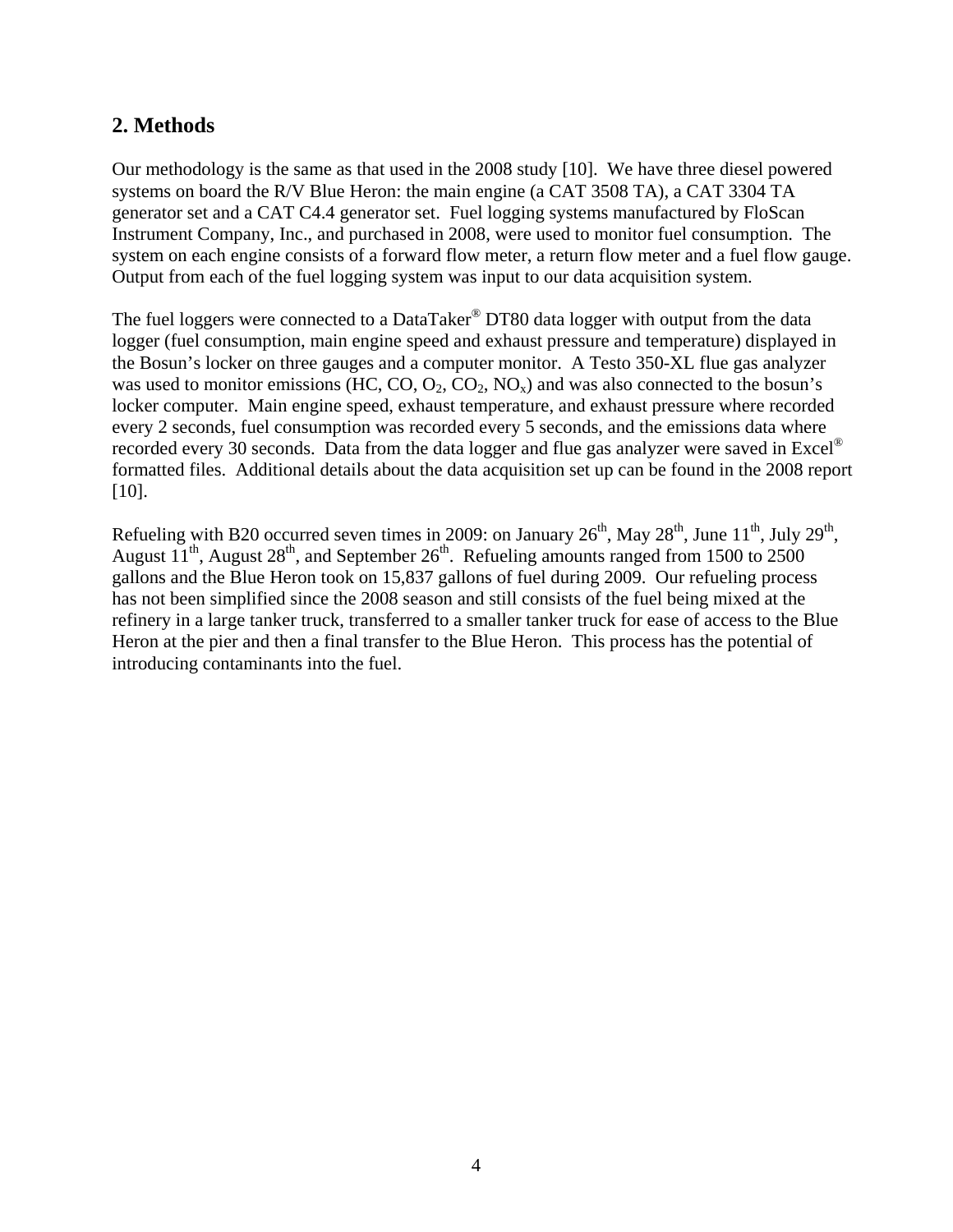#### **3. Results**

As Pope noted in our 2008 report [10] it is difficult to compare the dynamometer analyses of heavy-duty highway engines discussed in the 2002 USEPA analyses of biodiesel fuel usage [1] with field analyses. Engine load, approximated in this report by engine speed (revolutions-perminute or RPM), will vary due to external variables such as sea state, water currents and wind speed. We make no attempt to control for these variables in this report. Data are averaged over periods of constant engine speed which vary from ten minutes to several hours. As noted in the Introduction, the USEPA analyses indicate a significant drop in carbon monoxide emissions and a slight increase in oxides of nitrogen emissions with no change in carbon dioxide emissions when using B20 compared to non-biodiesel fuel.

#### **3.1 Fuel Consumption**

Figure 2 shows the main engine fuel consumption in gallons per hour (GPH) as a function of main engine speed in RPMs for the 2008 data (both standard diesel and B20) as well as the 2009 B20 data. Engine speeds vary from low (RPM in the 400s) while on station and not moving, to medium speeds (RPM in the 500s to 900s) while doing survey work, to high speeds (RPM in the 1200s to 1400s) during transits. During 2008, B20 and standard diesel exhibit similar fuel consumption rates. The drop in fuel economy predicted by the USEPA analysis [1] is small enough that its existence may be hidden by the noise in the data. The 2009 B20 interestingly enough indicates generally lower fuel consumption at low to medium engine speeds when compared to the 2008 B20 data and fuel consumption rates similar to the 2008 B20 data at high engine speeds. The lower fuel consumption seen in the 2009 B20 data at low and medium engine speeds could be an indication of better engine performance due to biodiesel's increased lubricity, as hypothesized by the Canadian BioMer project [9] or could be an artifact of a limited



**Figure 2: Main engine fuel consumption vs. engine speed**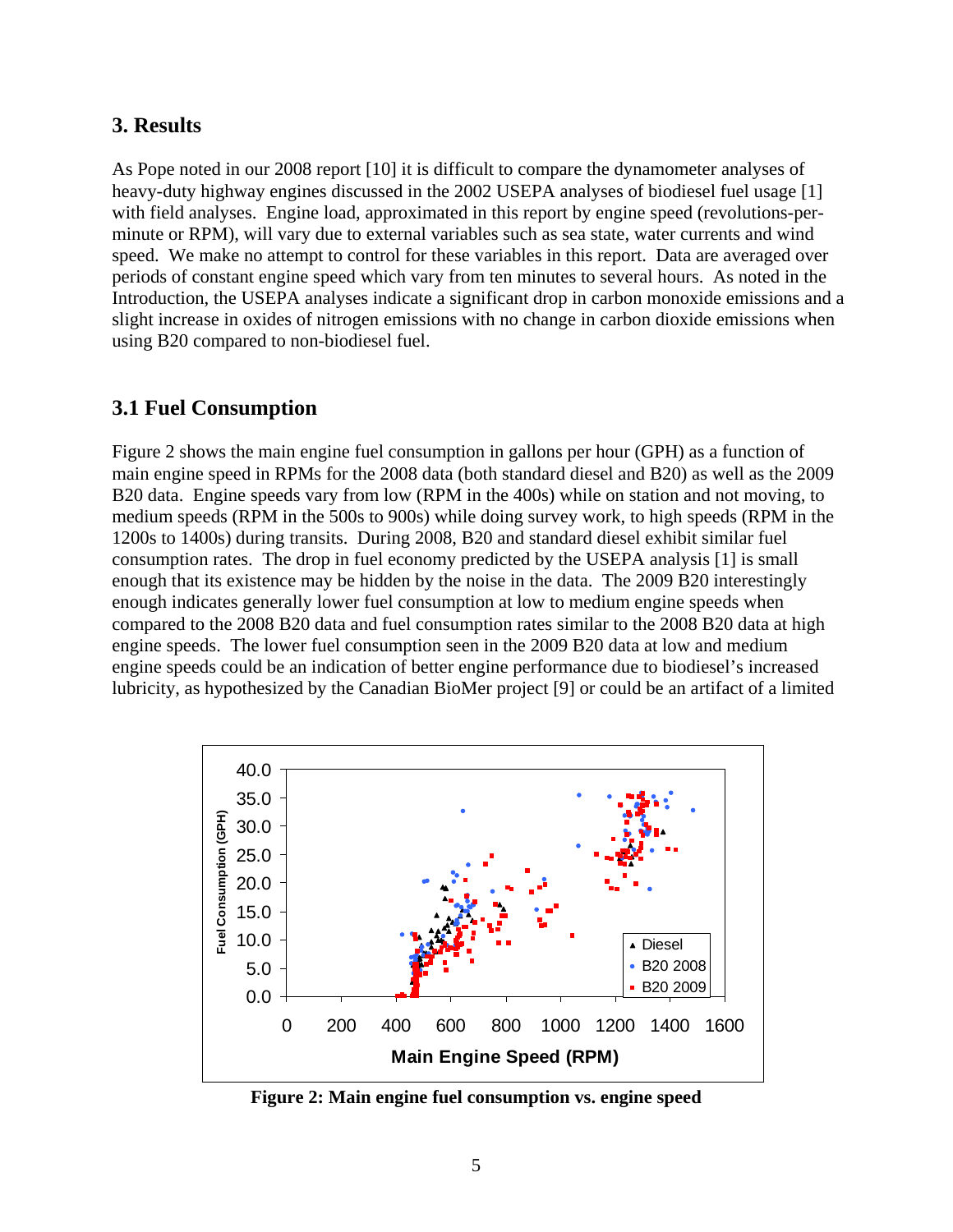data set. Some of the B20 2008 and 2009 data indicate higher fuel consumption rates than standard diesel at high engine speeds. Clogging in the fuel filters while using B20 may cause higher readings from the fuel logging system.

#### **3.2 Exhaust Temperature**

Figure 3 shows the main engine exhaust temperature in degrees Celsius plotted against main engine speed in RPMs for the 2008 data (both standard diesel and B20) as well as the 2009 B20 data. There is little difference between the 2008 and 2009 data. Exhaust temperatures increase linearly from 150°C at 400-500 RPM to 450°C at 1400 RPM. The range of temperatures from 50°C to 150°C at 400 to 500 RPM is expected since some of these data points were collected when the engine was initially turned on and only operating for a short time. The linear increase from 150°C to 450°C is also expected since at higher RPMs one has less excess air and therefore a higher exhaust temperature.



**Figure 3: Main engine exhaust temperature vs. engine speed** 

#### **3.3 Emissions**

Percent oxygen  $(O_2)$  in the main engine exhaust plotted against main engine speed in RPMs for the 2008 data (both standard diesel and B20) as well as the 2009 B20 data is shown in Figure 4. Percent oxygen decreases with increased engine speed, as expected. At higher engine load (higher RPM), the engine is operating more efficiently and allowing for less excess air (as described for Figure 3) and less excess oxygen. The dip in percent oxygen for some engine speeds in the 600 to 800 RPM range is explained by the same process. These data points were collected while trawling (pulling a large fishing net). The load on the engine was heavier and therefore more oxygen is consumed during operation leaving less oxygen to exit through the exhaust.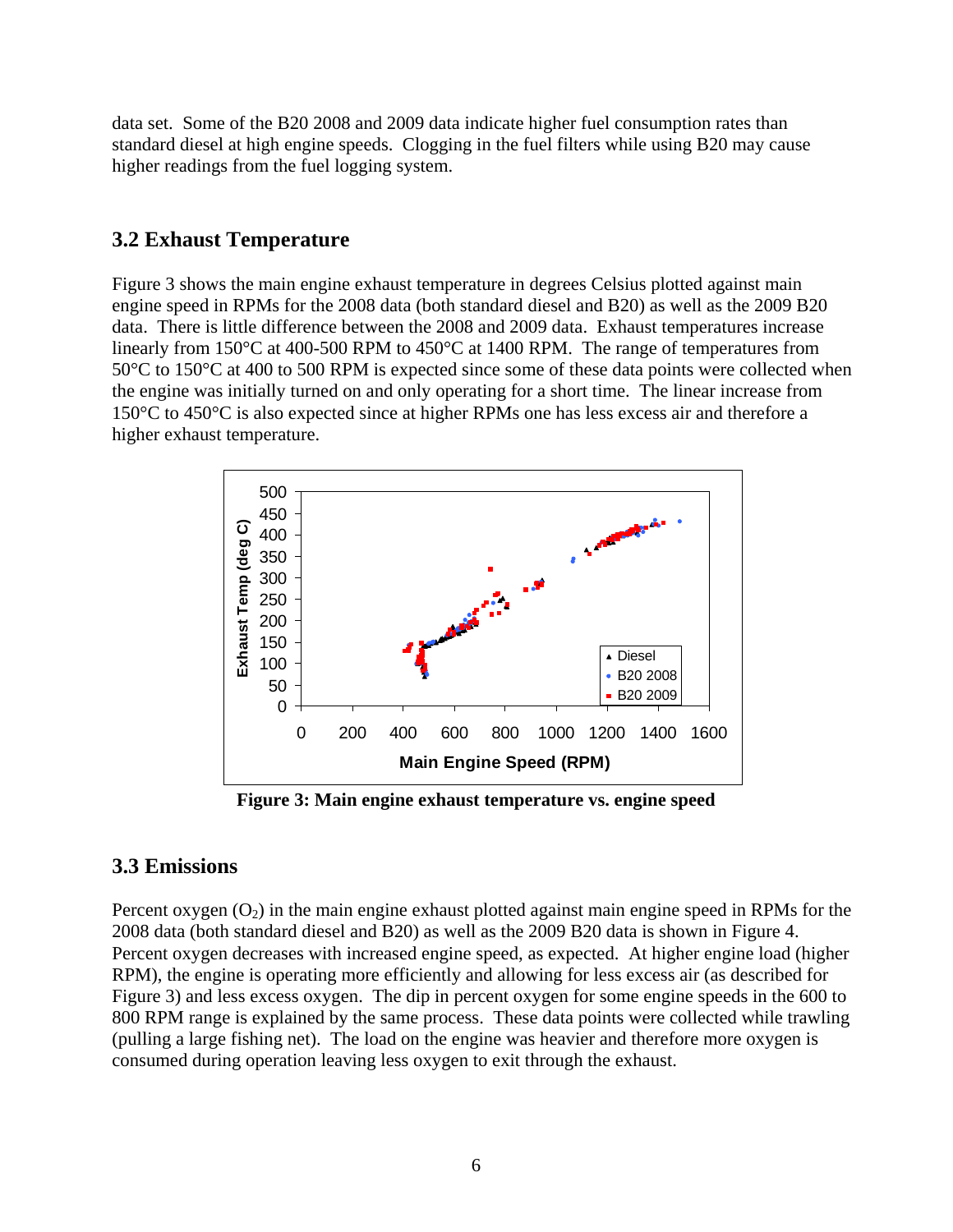

**Figure 4: Percent oxygen in main engine exhaust vs. engine speed** 

Figure 5 shows the parts-per-million (ppm) carbon monoxide (CO) concentration in the main engine exhaust plotted against main engine speed in RPMs for the 2008 data (both standard diesel and B20) as well as the 2009 B20 data. All of the data are similar. As Pope noted in our 2008 GLMRI report [10] the data shows very low CO concentrations that are consistent with the lean operating conditions present in diesel engines and the scatter is most likely due to the accuracy and sensitivity of the emissions monitoring device employed in this study. The USEPA analyses [1] predict a 10% decrease in CO emissions when using B20 compared to standard diesel, a change which our data are not sensitive enough to confirm or deny.



**Figure 5: Carbon monoxide (CO) emissions vs. engine speed**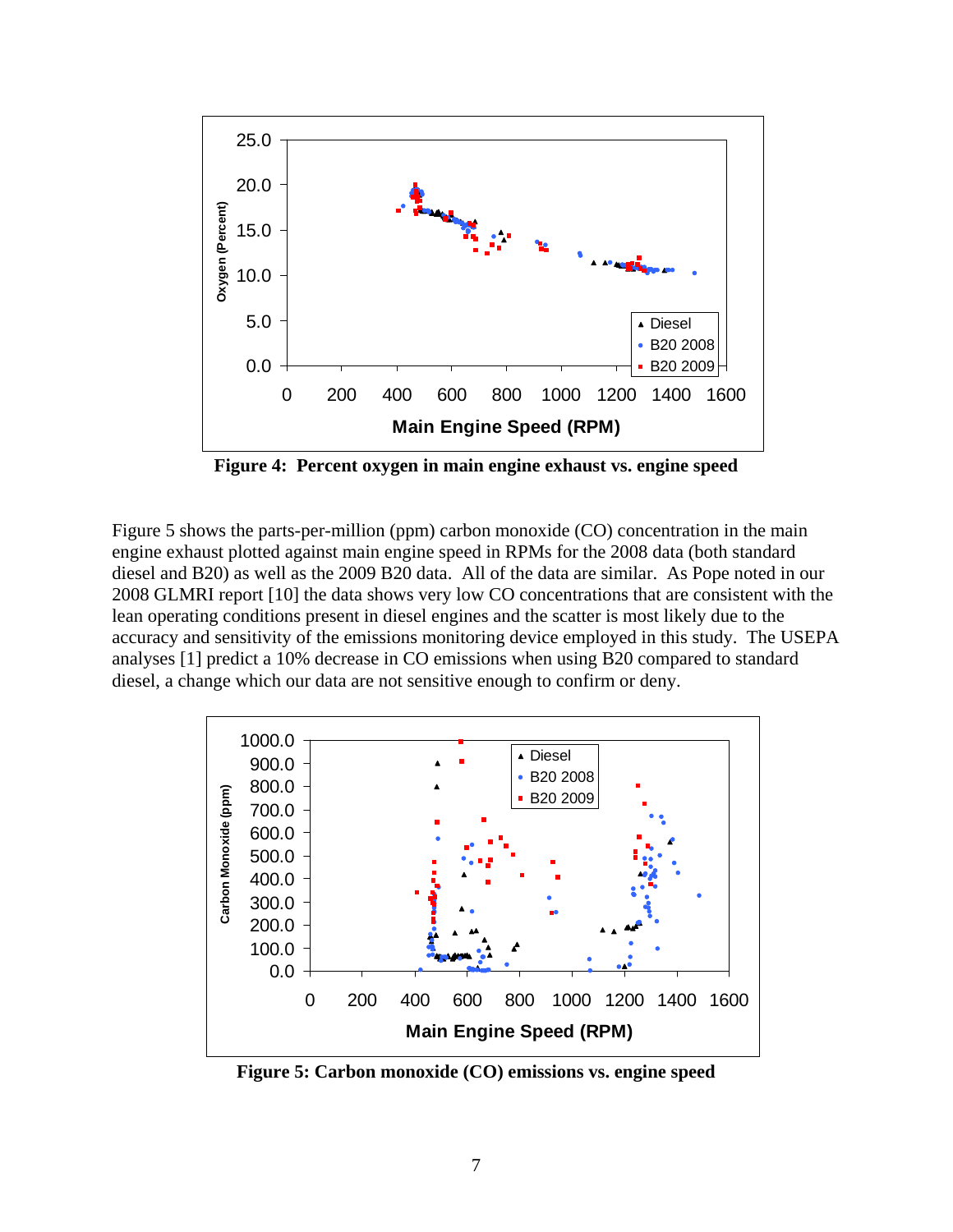

**Figure 6: Carbon dioxide (CO2) emissions vs. engine speed** 

Figure 6 shows the percent carbon dioxide  $(CO<sub>2</sub>)$  in the main engine exhaust plotted against main engine speed in RPMs for the 2008 data (both standard diesel and B20) as well as the 2009 B20 data. All of the data are similar, especially the 2008 B20 and standard diesel data. The 2009 B20 percent carbon dioxide data are slightly lower than the 2008 data (figure 6), indicative of the lower fuel consumption rate seen during 2009 (figure 3).



**Figure 7: Oxides of nitrogen (NOx) emissions vs. engine speed**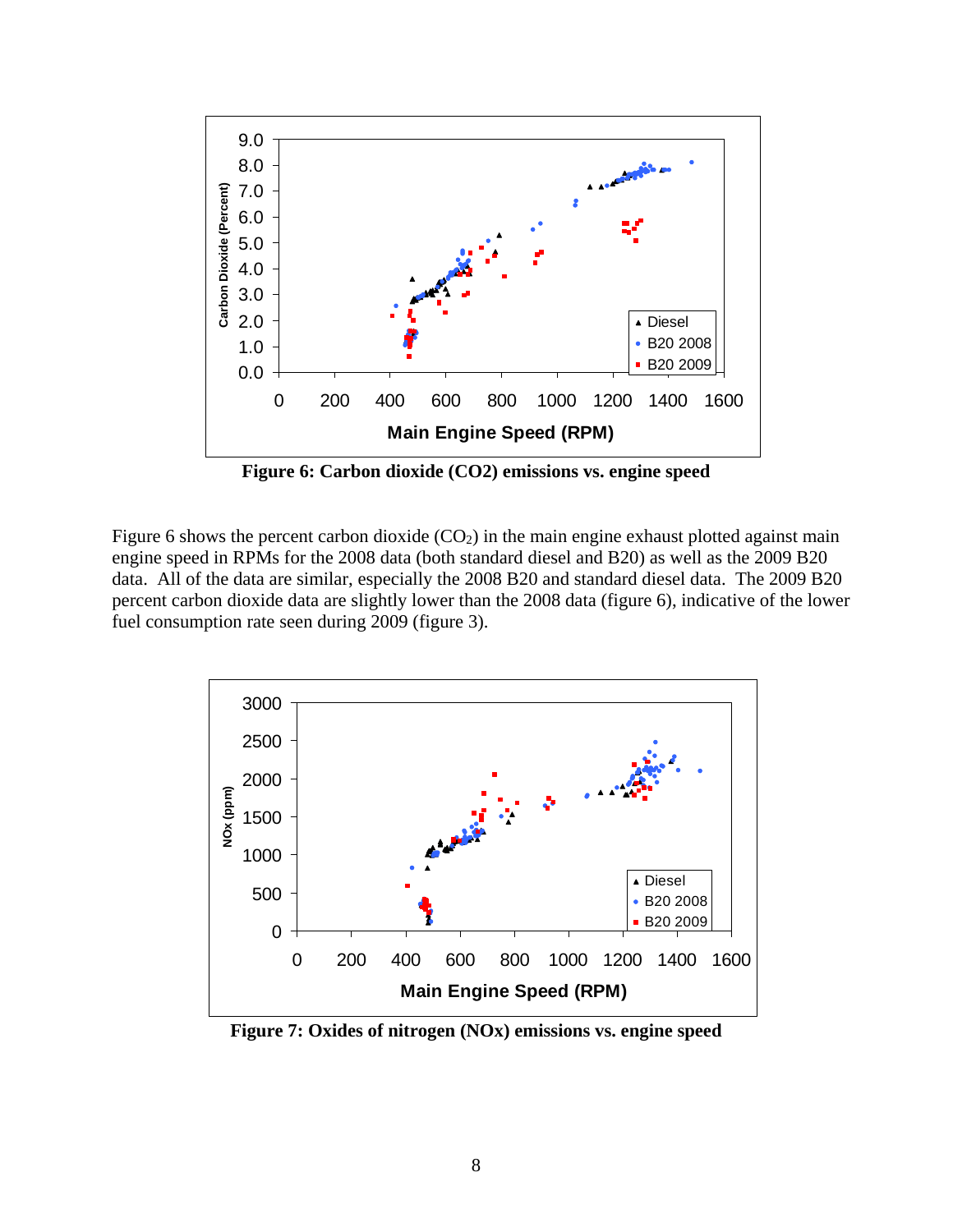Engine emissions of oxides of nitrogen  $(NO_x)$  in parts-per-million (ppm) as a function of engine speed are plotted in Figure 7 for the 2008 data (both standard diesel and B20) as well as the 2009 B20 data. Data from both years are similar. Pope noted a slight increase in  $NO<sub>x</sub>$  emissions when comparing the 2008 B20 and standard diesel at higher RPMs, and suggested that the increase might be indicative of the increase in  $NO<sub>x</sub>$  noted in the USEPA analyses [10]. We notice little increase in  $NO<sub>x</sub>$  at higher RPMs for the 2009 B20 data. The increase in  $NO<sub>x</sub>$  which the USEPA analyses found was slight (2% for B20 [1]) and may be difficult to measure in field tests. Pope also hypothesized that increase load on the shaft may cause the increased  $NO<sub>x</sub>$  emissions he noted at higher RPMs. The 2009 data would seem to indicate that this is the likely explanation. The 2009 B20 data exhibit higher  $NO<sub>x</sub>$  emissions between 600 and 800 RPMs, which are data, as noted above, collected while the Blue Heron was pulling a mid-water trawl net and therefore had a larger engine load. Increased engine load would lead to higher emissions which can be seen in both the  $NO<sub>x</sub>$  and  $CO<sub>2</sub> B20 2009$  emissions data at engine speeds between 600 and 800 RPMs.

Unburned hydrocarbon emissions were not measured for reasons outlined in the 2008 report [10]: low unburned hydrocarbon emissions levels during steady state operations are below our probe's capabilities. All of the emissions data suffer from limited measurements due to equipment failure as noted in the introduction.

#### **3.4 Operational Issues**

We also looked at operational and maintenance issues associated with continued use of B20. We still note no material incompatibility issues (e.g. weeping or failing hosing, o-rings, etc.) since initiating the use of B20 on July  $21<sup>st</sup> 2008$ . We had B20 in our fuel tanks during our over-winter period (2008-09). Biodiesel gels at a higher temperature than diesel. We did not have any operational issues in the spring of 2009 after the fuel was stored for six months in our fuel tanks. We continue to have a decreased life-span for fuel filters, a problem first noted in Pope's 2008 report [10]. The Blue Heron uses a 2-micron Racor filter as its primary fuel filter and the filter is replaced when the fuel pressure drops to below 50 psi when the engine is at full throttle. When standard diesel was our fuel the first fuel filter used after refueling would be replaced after a few hours with subsequent filters lasting 100 to 200 hours. With B20, the first filter after refueling would last, again, a few hours, with subsequent filters lasting longer but no where near the 100-200 hours seen with standard diesel except on rare occasions (the 2008 and 2009 fuel filter lifetime data are plotted in Figure 8 and the fuel log data is located in Appendix B). Since biodiesel is a solvent, the clogged filters may be due to biodiesel dissolving standard diesel buildup in the fuel system and depositing it in the filters or even dissolving standard diesel buildup in the tanker trucks where the biodiesel is mixed and delivered to the Blue Heron and depositing the buildup in the Blue Heron's fuel filters. The fine (2-micron) fuel filters may also be a problem. Coarser fuel filters may not clog as often. Also note that changes in our operations that were put in place for the project serve to obscure possible causes of the increase in filter usage. When using standard diesel as the fuel, fuel filters were used until fuel pressure dropped to 20-30 psi. When the fuel flow meters were added to our system, we found that if the filters were allowed to constrict fuel pressure to 20-30 psi, we would obtain inaccurate fuel consumption readings. The solution for this problem was to replace the filters more often, i.e. when fuel pressure dropped to 50 psi instead of 20-30 psi. Due to this complication it is difficult to say that we are truly seeing an increase in fuel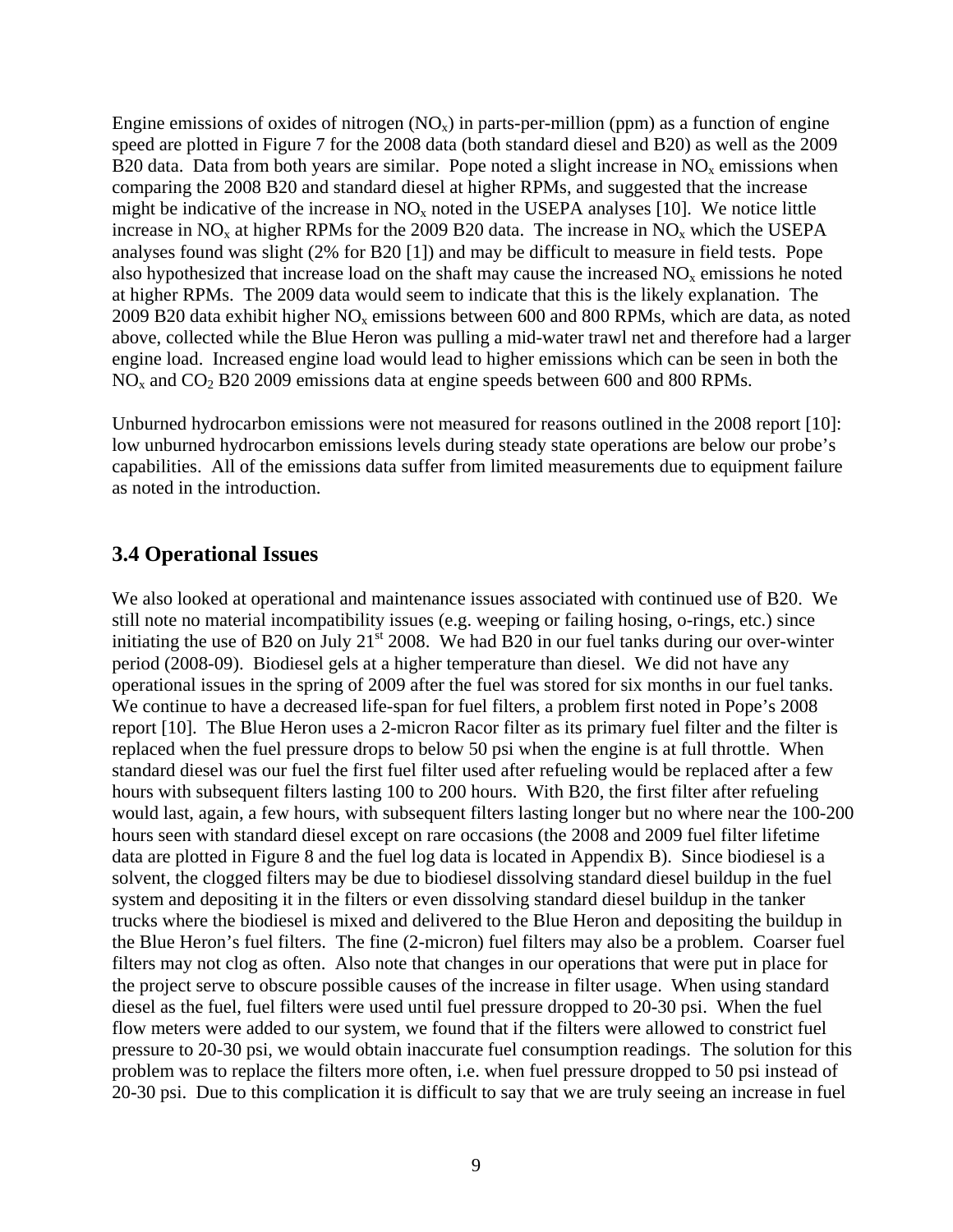filter usage due to biodiesel usage.





2009 fuel filter usage:



**Figure 8: Primary fuel filter lifetime after refueling with B20, 2008 (top) and 2009 (bottom)**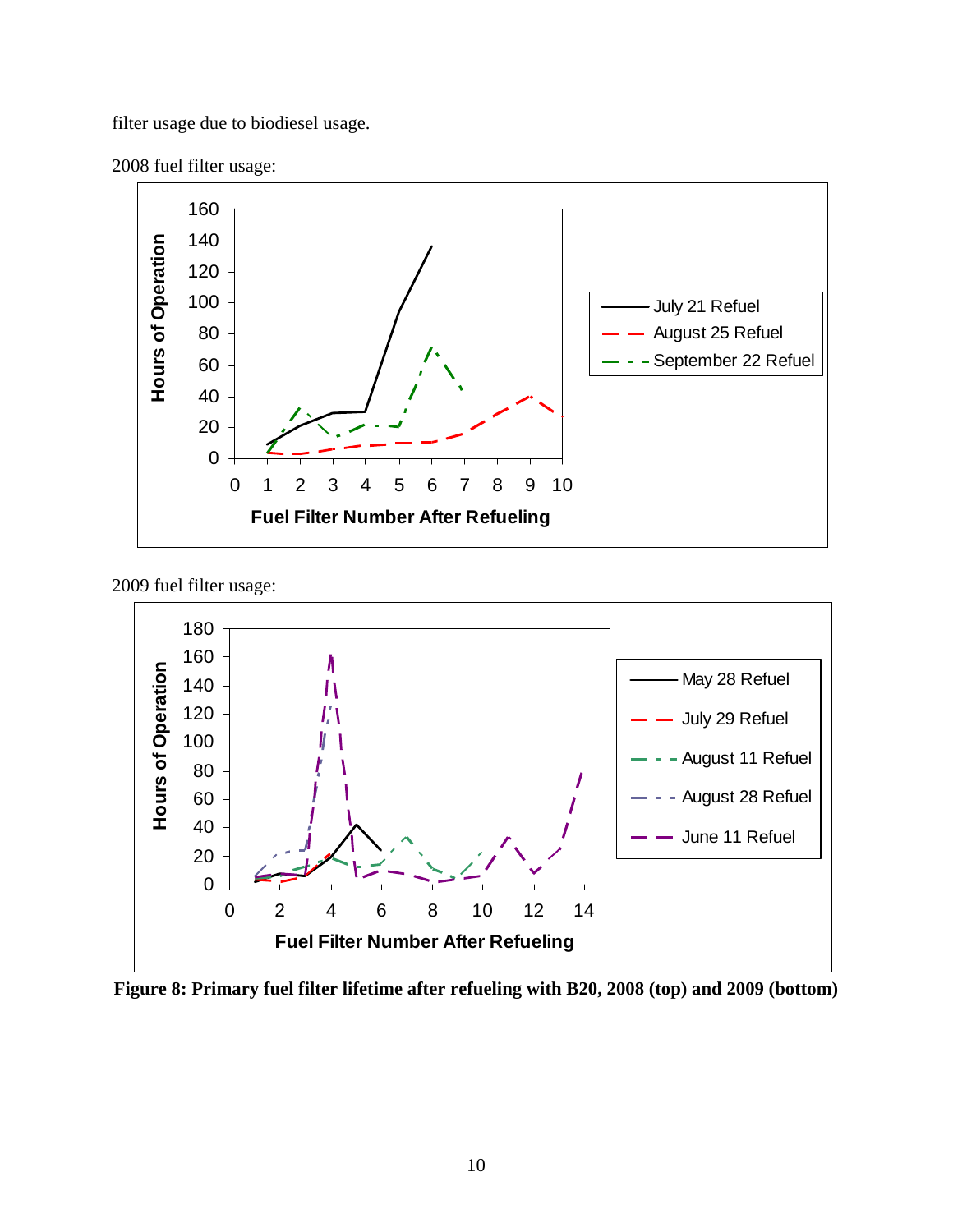#### **4. Conclusions, Recommendations and Potential Economic Impacts**

We continued our 2008 project 'Shipboard Testing of B20' [10], collecting fuel consumption, exhaust temperature, and oxides of nitrogen  $(NO_x)$ , oxygen  $(O_2)$ , carbon monoxide  $(CO)$ , carbon dioxide  $(CO_2)$  emissions data. Analysis of the 2009 B20 data and comparisons to the 2008 B20 and standard diesel data leads to the following conclusions:

- During 2008, B20 and standard diesel exhibit similar fuel consumption rates. The drop in fuel economy predicted by the USEPA analysis is small enough that its existence may be hidden by the noise in the data. The 2009 B20 data interestingly enough indicate generally lower fuel consumption at low to medium engine speeds when compared to the 2008 B20 data and fuel consumption rates similar to the 2008 B20 data at high engine speeds.
- Some of the B20 2008 and 2009 data indicate higher fuel consumption rates than standard diesel at high engine speeds. Clogging in the fuel filters while using B20 may cause higher readings from the fuel logging system.
- NO<sub>X</sub>, CO<sub>2</sub>, CO, and O<sub>2</sub> emissions were similar between the B20 and standard diesel and between the B20 data collected in 2008 and 2009.
- Scatter in the  $NO<sub>X</sub>$  emissions values may hide any increase in  $NO<sub>X</sub>$  values caused by the use of B20.
- NO<sub>X</sub> values for B20 in 2009 at medium engine speeds (600 to 800 RPM) were slightly higher than the  $NO<sub>x</sub>$  values for B20 in 2008 or the standard diesel. These data were collected while the ship was undertaking mid-water trawling for a fisheries stock assessment study. This type of work may place an extra load on the main engine, increasing  $NO<sub>X</sub>$  (as well as  $CO<sub>2</sub>$ ) emissions.
- Overall,  $CO<sub>2</sub>$  values for the B20 data from 2009 are slightly lower than the data collected in 2008, indicative of the lower fuel consumption rate.
- As Pope noted in his 2008 report, unburned hydrocarbons (HC) were too low for our equipment to measure during the constant engine speed conditions we have outlined here. The CO concentrations are also low and therefore difficult for the emissions probe to accurately measure. The emissions probe's lack of accuracy at such low CO concentrations contributes to the high level of scatter seen in the CO data.
- We continue to see no material compatibility problems (e.g. weeping or failing hosing, orings, etc.) since we started using B20 in July of 2008.
- We continue to see an increase in filter usage. While this increase in fuel filter usage may be due to experimental design, we will explore the use of prefiltering of B20 to cut down on filter clogging.

Recommendations:

• Fuel tanks must be thoroughly cleaned before using biodiesel as recommended by both the Washington State Ferry Biodiesel project and the BioMer Canadian Tour Boat Biodiesel project [8, 9]. Due to our inspection process, required by our primary funding agency, the National Science Foundation, our tanks have to be cleaned and inspected every four years. Due to this requirement our tanks were relatively clean prior to filling them with B20. When we first cleaned the tanks, they were extremely filthy. Biodiesel is a strong solvent.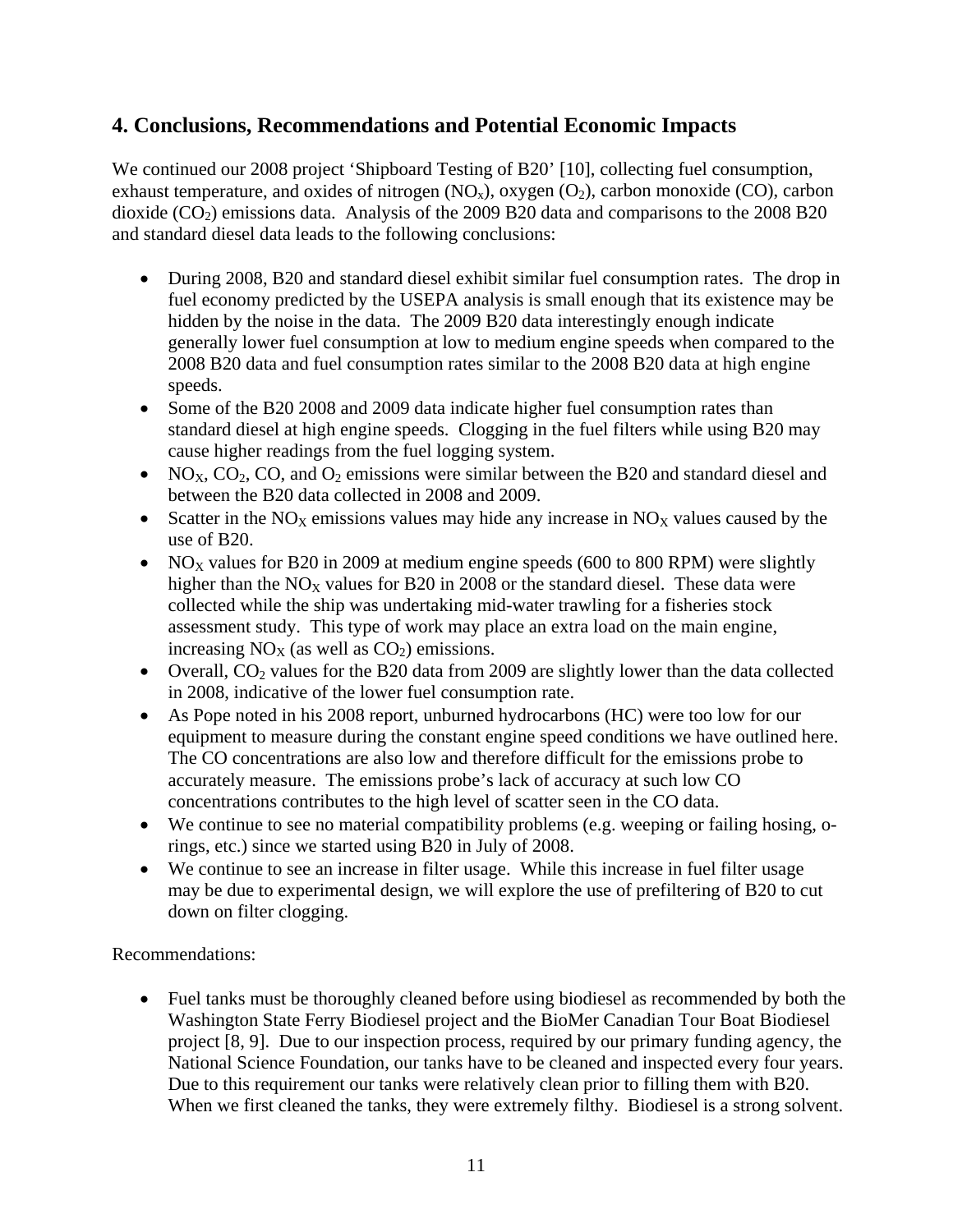If tanks are not cleaned before its use, fuel filters will become rapidly clogged.

- Our 2009 B20 fuel consumption data would seem to indicate that biodiesel's lower energy content [1] is offset by lower fuel consumption due to increased engine lubricity, as hypothesized by the Canadian BioMer project [9]. Our data would seem to indicate that users of B20 should not see an increase in fuel consumption and may see a drop in fuel consumption.
- Both the BioMer project and the Washington State Ferry project noted increased fuel filter usage [8,9]. While we certainly experienced increased fuel filter usage we are not sure if the increased usage was due to biodiesel, our fine mesh sized fuel filters, or operational changes made to accommodate the fuel logging system. The BioMer project recommended using coarser fuel filters [9], a change we are not willing to make. The Washington State Ferry projected hypothesized that bacterial growth was triggering sludge formation and fuel filter clogging and recommended adding a biocide to the fuel to kill bacteria [8]. We wonder if simply using the 'right' fuel conditioner might solve this problem. Our plans to test for a solution to this problem are as follows: First we will go back to changing our fuel filters when fuel pressure was in the 20-30 psi range. While our fuel consumption data will not be accurate, we will see if our filters last into the 100-200 hour range as they did when we used standard diesel. If they do, then simply having a clean fuel tank before using biodiesel and using a fuel conditioner will prevent filter clogging. If fuel filter usage is still higher than with standard diesel, we will see if changing fuel conditioners and using a biocide impacts our filter usage. If these additives do not work we will consider prefilter our B20 before use.

#### Economic Impact:

Biodiesel (B20) will be mandated in Minnesota in the near future [3] and may be required in Wisconsin [4]. Our experience with the use of this fuel on the R/V Blue Heron would seem to indicate that as long as precautions are taken, such as cleaning fuel tanks and using fuel conditioners, there should be little impact on commercial maritime operations. Our use of fine fuel filters (2-micron) and the necessity of more frequent fuel filter changes in order to acquire accurate fuel consumption data prevents us from definitively saying that fuel filter usage will increase when using B20 biodiesel.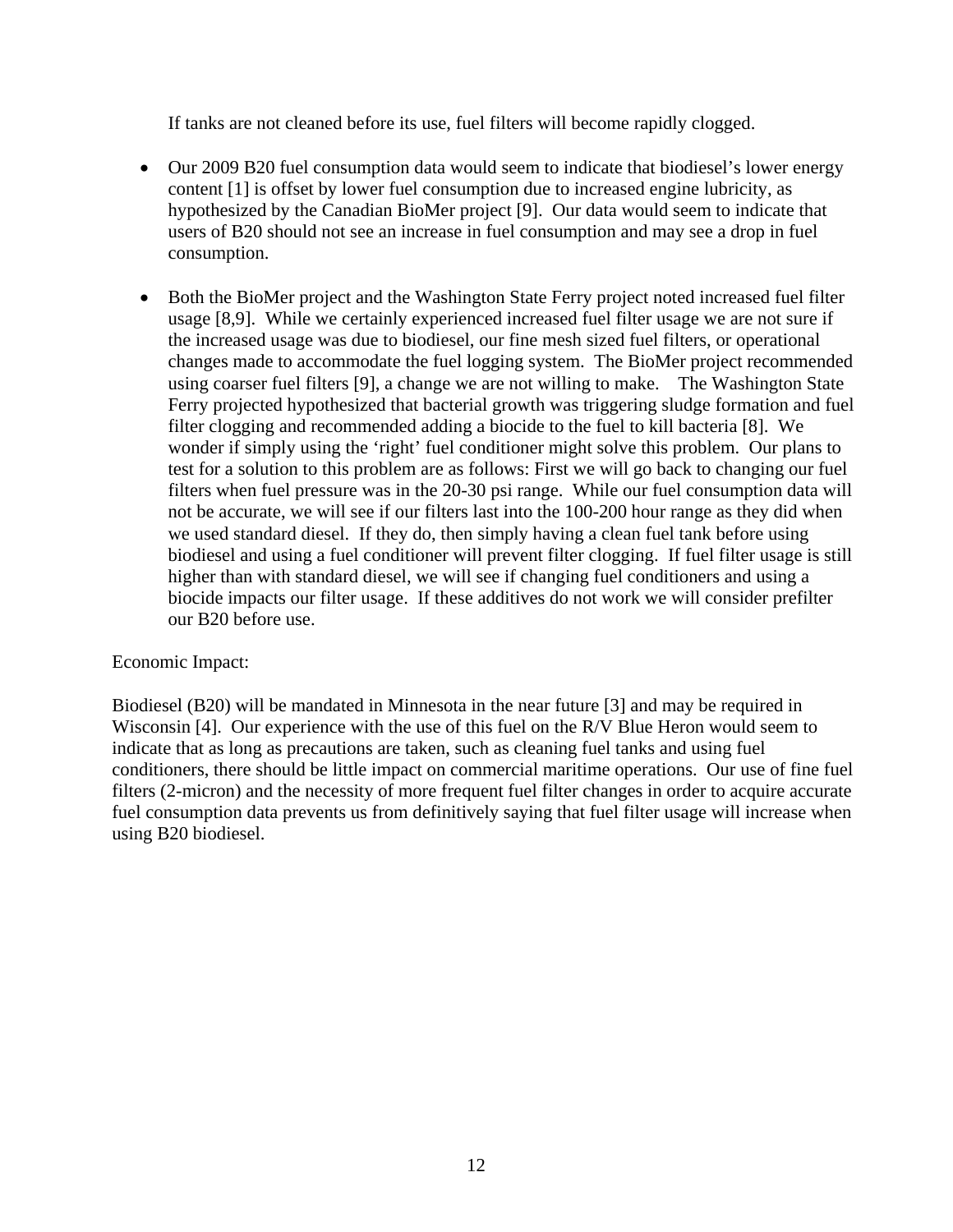#### **References**

- [1] *A Comprehensive Analysis of Biodiesel Impacts on Exhaust Emissions*, U.S. Environmental Protection Agency, (EPA Technical Report, EPA420-P-02-001, October 2002. (http://www.epa.gov/otaq/models/analysis/biodsl/p02001.pdf)
- [2] *2004 Biodiesel Handling and Use Guidelines*, U.S. Department of Energy, Energy Efficiency and Renewable Energy, (DOE/GO-102004-1999, October, 2004. (http://www1.eere.energy.gov/biomass/pdfs/36182.pdf)
- [3] Minnesota Legislature 2008 Regular Session Law Chapter 297 SF 3683. (https://www.revisor.mn.gov/laws/?id=297&doctype=Chapter&year=2008&type=0)
- [4] *Wisconsin renewable fuels bill delayed,* Mike Ivey, Capital Times (Madison, Wisconsin), February 2nd 2008. Link to synopsis- (http://wibiodiesel.blogspot.com/2008/02/wirenewable-fuels-bill-delayed.html)
- [5] *Lake Carriers look for a break*, Nick Blenkey, Marine Log, November 2009, pp 6. (http://www.marinelog.com/DIGITAL/digitalnov09.html)
- [6] NOAA Green Ship Initiative. (http://www.glerl.noaa.gov/pubs/brochures/GreenShip.pdf)
- [7] Personal communication with John Tanner RADM USMS, Superintendent of the Great Lakes Maritime Academy. GLMRI annual meeting September 24<sup>th</sup>-25<sup>th</sup> 2009.
- [8] *Washington State Ferry Biodiesel Research and Demonstration Project, Final Report*, Washington State University, April  $30<sup>th</sup>$ , 2009. (http://www.wsdot.wa.gov/NR/rdonlyres/3F963811-4DD3-438D-A177- A678515F7C6C/0/Final\_Report\_FinalVersion\_30April09.pdf)
- [9] *Biodiesel Demonstration and Assessment for Tour Boats in the Old Port of Montréal and Lachine Canal National Historic Site: Final Report.* BioMer project Team, May 2005. (http://www.rothsaybiodiesel.ca/pdf/biomer\_final\_report.pdf)
- [10] *Shipboard testing of B20, Final Report*, Daniel Pope and Richard Ricketts, Great Lakes Maritime Research Institute, December  $1<sup>st</sup>$ , 2008. (http://www.glmri.org/downloads/pope0809.pdf)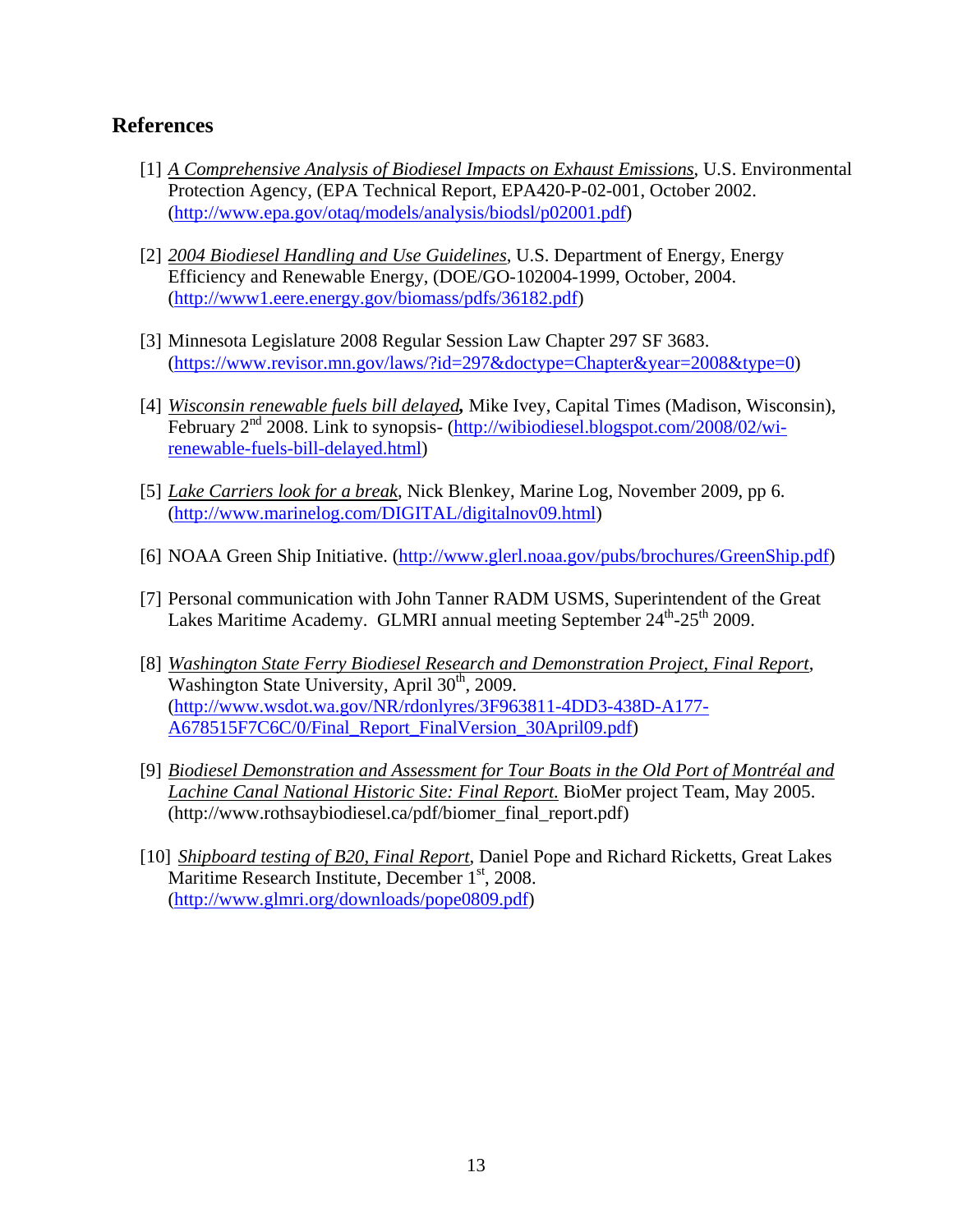## **Appendix A**

#### **Main Engine Speed, Fuel Flow Rate, Main Engine Exhaust Temperature, and Emissions Data**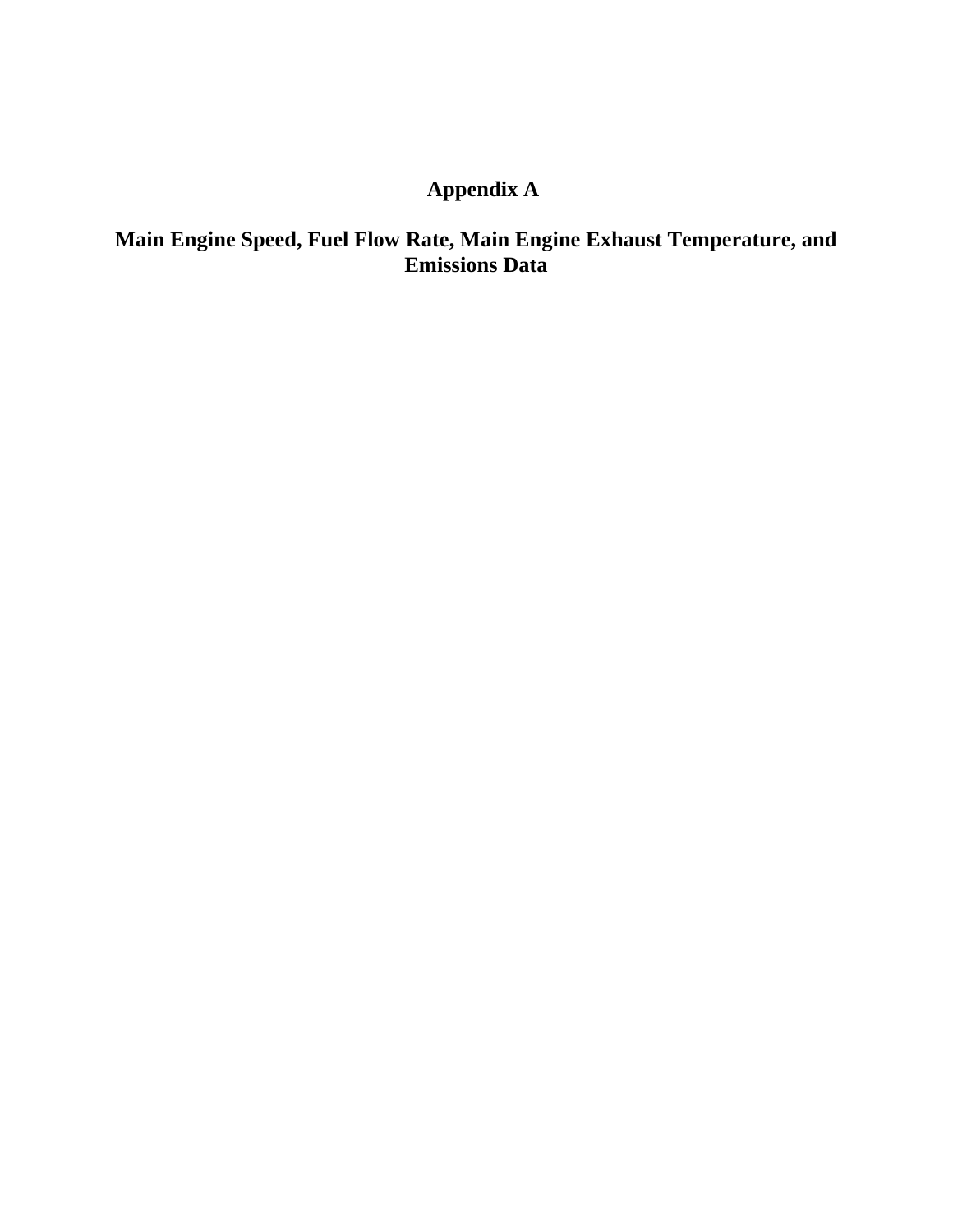## **2008 Data can be found in reference [10]**

### **2009 B20 Data**

|                 |                 | <b>ME</b>    | <b>ME</b>   | <b>Emissions</b> |               |            |                 | <b>Exhaust</b> |
|-----------------|-----------------|--------------|-------------|------------------|---------------|------------|-----------------|----------------|
|                 | <b>Time</b>     |              | <b>Flow</b> |                  |               |            |                 |                |
|                 |                 | <b>Speed</b> | Rate        | <b>O2</b>        | $\mathbf{co}$ | <b>NOx</b> | CO <sub>2</sub> | <b>Temp</b>    |
| <b>From</b>     | To              | <b>RPM</b>   | <b>GPH</b>  | %                | ppm           | ppm        | %               | deg C          |
| 6/13/2009 3:54  | 6/13/2009 10:40 | 1297         | 29.00       |                  |               |            |                 |                |
| 6/13/2009 10:45 | 6/13/2009 11:13 | 475          | 2.89        |                  |               |            |                 |                |
| 6/13/2009 11:17 | 6/13/2009 16:11 | 473          | 1.92        |                  |               |            |                 |                |
| 6/13/2009 16:31 | 6/13/2009 18:28 | 474          | 1.12        |                  |               |            |                 |                |
| 6/14/2009 21:17 | 6/14/2009 22:28 | 477          | 0.13        |                  |               |            |                 |                |
| 6/14/2009 22:52 | 6/15/2009 0:37  | 477          | 0.76        |                  |               |            |                 |                |
| 6/15/2009 2:11  | 6/15/2009 11:07 | 1294         | 32.97       |                  |               |            |                 |                |
| 6/15/2009 11:17 | 6/15/2009 11:49 | 478          | 1.35        |                  |               |            |                 |                |
| 6/16/2009 3:11  | 6/16/2009 7:03  | 897          | 18.21       |                  |               |            |                 |                |
| 6/16/2009 7:44  | 6/16/2009 12:11 | 477          | 0.65        |                  |               |            |                 |                |
| 6/16/2009 12:55 | 6/16/2009 15:43 | 475          | 0.97        |                  |               |            |                 |                |
| 6/16/2009 16:36 | 6/16/2009 17:45 | 475          | 0.82        |                  |               |            |                 |                |
| 6/17/2009 14:16 | 6/17/2009 22:35 | 476          | 0.05        |                  |               |            |                 |                |
| 6/17/2009 22:40 | 6/17/2009 22:58 | 1187         | 24.11       |                  |               |            |                 |                |
| 6/17/2009 23:00 | 6/18/2009 0:03  | 477          | 0.71        |                  |               |            |                 |                |
| 6/18/2009 0:20  | 6/18/2009 0:59  | 589          | 8.15        |                  |               |            |                 |                |
| 6/18/2009 1:15  | 6/18/2009 1:53  | 986          | 15.83       |                  |               |            |                 |                |
| 6/18/2009 1:57  | 6/18/2009 4:50  | 957          | 14.93       |                  |               |            |                 |                |
| 6/19/2009 0:54  | 6/19/2009 2:10  | 658          | 12.17       |                  |               |            |                 |                |
| 6/19/2009 6:06  | 6/19/2009 10:08 | 1300         | 32.59       |                  |               |            |                 |                |
| 6/19/2009 10:11 | 6/19/2009 11:20 | 476          | 3.92        |                  |               |            |                 |                |
| 6/19/2009 11:23 | 6/19/2009 13:13 | 475          | 3.83        |                  |               |            |                 |                |
| 6/19/2009 13:30 | 6/19/2009 15:28 | 476          | 5.12        |                  |               |            |                 |                |
| 6/19/2009 21:51 | 6/20/2009 0:51  | 1314         | 30.08       |                  |               |            |                 |                |
| 6/20/2009 0:56  | 6/20/2009 5:08  | 477          | 3.73        |                  |               |            |                 |                |
| 6/20/2009 5:23  | 6/20/2009 9:38  | 476          | 5.58        |                  |               |            |                 |                |
| 6/20/2009 9:55  | 6/20/2009 11:14 | 475          | 9.96        |                  |               |            |                 |                |
| 6/20/2009 11:43 | 6/20/2009 12:25 | 478          | 4.46        |                  |               |            |                 |                |
| 6/20/2009 18:52 | 6/20/2009 22:33 | 1302         | 28.31       |                  |               |            |                 |                |
| 6/20/2009 22:38 | 6/21/2009 2:30  | 467          | 1.01        |                  |               |            |                 |                |
| 6/21/2009 2:42  | 6/21/2009 4:01  | 1046         | 10.60       |                  |               |            |                 |                |
| 6/21/2009 4:05  | 6/21/2009 7:47  | 964          | 14.96       |                  |               |            |                 |                |
| 6/21/2009 8:13  | 6/21/2009 9:01  | 1278         | 19.75       |                  |               |            |                 |                |
| 7/14/2009 18:38 | 7/14/2009 23:35 | 1252         | 35.15       |                  |               |            |                 |                |
| 7/14/2009 23:49 | 7/15/2009 0:48  | 824          | 18.77       |                  |               |            |                 |                |
| 7/15/2009 1:20  | 7/15/2009 3:15  | 810          | 19.08       |                  |               |            |                 |                |
| 7/15/2009 3:25  | 7/15/2009 9:12  | 1220         | 33.62       |                  |               |            |                 |                |
| 7/15/2009 23:36 | 7/16/2009 0:03  | 627          | 8.49        |                  |               |            |                 |                |
| 7/16/2009 0:16  | 7/16/2009 1:03  | 526          | 5.83        |                  |               |            |                 |                |
| 7/16/2009 1:30  | 7/16/2009 2:11  | 604          | 8.41        |                  |               |            |                 |                |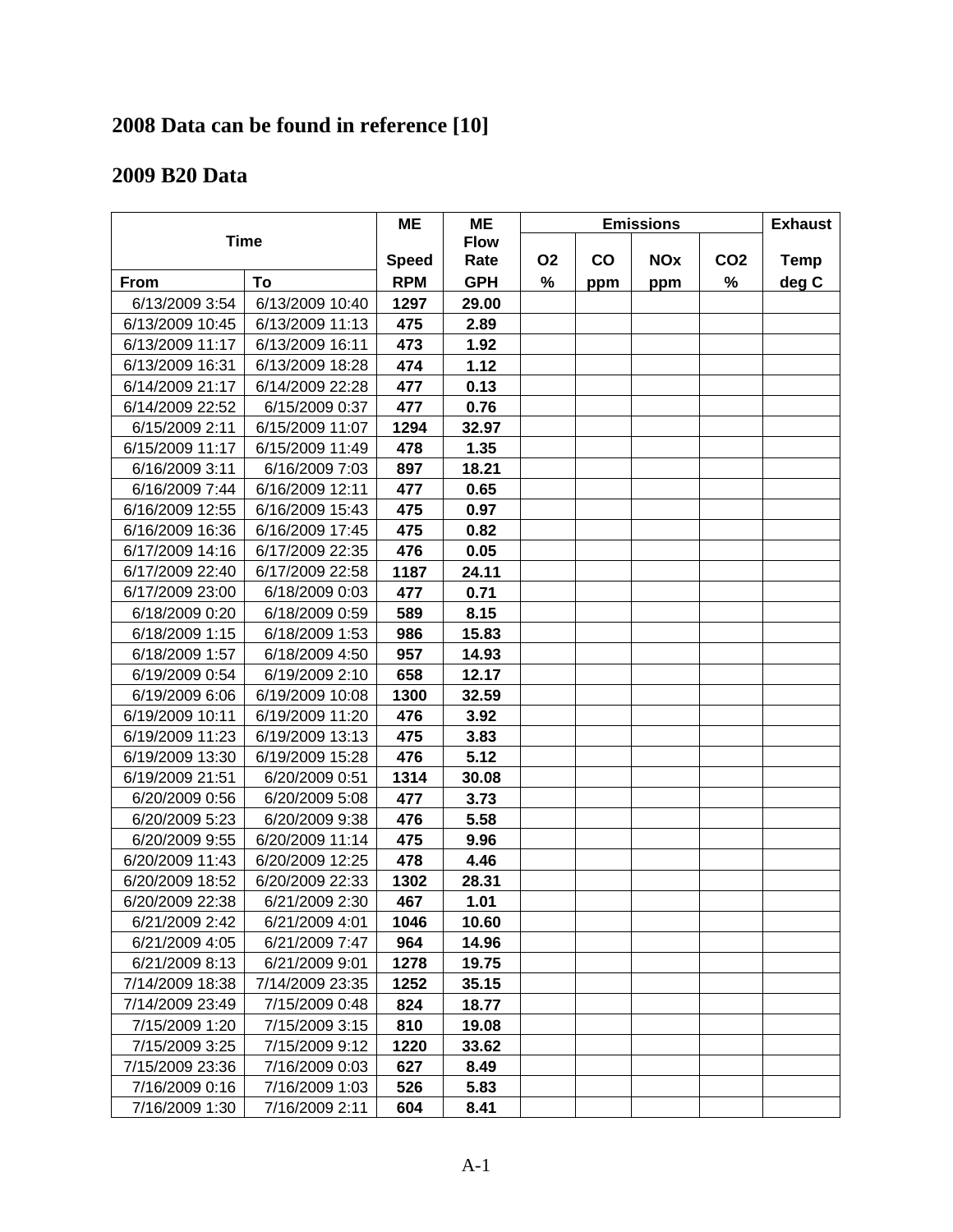|                 |                 | ME           | ME          | <b>Emissions</b> |       |            |                 | <b>Exhaust</b> |
|-----------------|-----------------|--------------|-------------|------------------|-------|------------|-----------------|----------------|
|                 | <b>Time</b>     |              | <b>Flow</b> |                  |       |            |                 |                |
|                 |                 | <b>Speed</b> | Rate        | <b>O2</b>        | CO    | <b>NOx</b> | CO <sub>2</sub> | <b>Temp</b>    |
| From            | To              | <b>RPM</b>   | <b>GPH</b>  | %                | ppm   | ppm        | %               | deg C          |
| 7/16/2009 2:30  | 7/16/2009 3:07  | 513          | 5.65        |                  |       |            |                 |                |
| 7/16/2009 3:25  | 7/16/2009 4:06  | 652          | 12.09       |                  |       |            |                 |                |
| 7/16/2009 4:25  | 7/16/2009 5:00  | 530          | 6.52        |                  |       |            |                 |                |
| 7/16/2009 5:15  | 7/16/2009 5:59  | 627          | 10.23       |                  |       |            |                 |                |
| 7/16/2009 6:50  | 7/16/2009 7:29  | 635          | 10.95       |                  |       |            |                 |                |
| 7/16/2009 7:41  | 7/16/2009 8:18  | 544          | 7.85        |                  |       |            |                 |                |
| 7/16/2009 8:26  | 7/16/2009 9:07  | 623          | 9.27        |                  |       |            |                 |                |
| 7/16/2009 9:18  | 7/16/2009 9:56  | 569          | 8.60        |                  |       |            |                 |                |
| 7/16/2009 10:19 | 7/16/2009 10:50 | 621          | 7.33        |                  |       |            |                 |                |
| 7/16/2009 11:04 | 7/16/2009 11:41 | 536          | 6.89        |                  |       |            |                 |                |
| 7/16/2009 11:51 | 7/16/2009 12:28 | 643          | 9.21        |                  |       |            |                 |                |
| 7/16/2009 12:39 | 7/16/2009 13:18 | 512          | 4.05        |                  |       |            |                 |                |
| 7/16/2009 13:33 | 7/16/2009 14:07 | 684          | 11.02       |                  |       |            |                 |                |
| 7/16/2009 20:38 | 7/16/2009 21:07 | 475          | 3.70        |                  |       |            |                 |                |
| 7/16/2009 21:58 | 7/16/2009 22:18 | 620          | 8.22        |                  |       |            |                 |                |
| 7/16/2009 22:27 | 7/16/2009 23:03 | 564          | 7.69        |                  |       |            |                 |                |
| 7/16/2009 23:11 | 7/16/2009 23:53 | 620          | 7.28        |                  |       |            |                 |                |
| 7/17/2009 0:02  | 7/17/2009 0:40  | 515          | 7.00        |                  |       |            |                 |                |
| 7/17/2009 0:48  | 7/17/2009 1:29  | 624          | 7.34        |                  |       |            |                 |                |
| 7/17/2009 1:38  | 7/17/2009 2:10  | 637          | 9.10        |                  |       |            |                 |                |
| 7/17/2009 2:22  | 7/17/2009 2:48  | 621          | 9.78        |                  |       |            |                 |                |
| 7/17/2009 3:19  | 7/17/2009 3:42  | 521          | 6.93        |                  |       |            |                 |                |
| 7/17/2009 4:35  | 7/17/2009 5:02  | 1211         | 24.88       |                  |       |            |                 |                |
| 7/17/2009 5:49  | 7/17/2009 8:16  | 803          | 14.11       |                  |       |            |                 |                |
| 7/17/2009 9:54  | 7/17/2009 11:03 | 788          | 14.09       |                  |       |            |                 |                |
| 7/18/2009 19:02 | 7/18/2009 20:16 | 1301         | 33.63       |                  |       |            |                 |                |
| 7/18/2009 22:04 | 7/19/2009 8:10  | 1241         | 24.52       |                  |       |            |                 |                |
| 7/19/2009 8:13  | 7/19/2009 9:33  | 1354         | 28.47       |                  |       |            |                 |                |
| 7/19/2009 9:48  | 7/19/2009 12:07 | 1353         | 29.22       |                  |       |            |                 |                |
| 7/19/2009 12:27 | 7/19/2009 12:40 | 479          | 1.85        |                  |       |            |                 |                |
| 7/19/2009 12:45 | 7/19/2009 13:57 | 1257         | 24.21       |                  |       |            |                 |                |
| 7/19/2009 13:59 | 7/19/2009 14:15 | 1298         | 26.74       |                  |       |            |                 |                |
| 7/19/2009 14:18 | 7/19/2009 14:52 | 1238         | 23.25       |                  |       |            |                 |                |
| 7/19/2009 14:54 | 7/19/2009 18:31 | 1219         | 23.35       |                  |       |            |                 |                |
| 7/19/2009 18:43 | 7/19/2009 19:43 | 1248         | 25.35       |                  |       |            |                 |                |
| 8/4/2009 20:16  | 8/4/2009 21:18  | 475          | 2.01        | 16.8             | 390.2 | 281.4      | 2.3             | 112            |
| 8/4/2009 22:23  | 8/4/2009 22:35  | 691          | 12.92       | 12.7             | 556.2 | 1,794.5    | 4.6             | 223            |
| 8/4/2009 23:24  | 8/5/2009 1:50   | 689          | 16.50       | 14.0             | 477.1 | 1,578.2    | 3.9             | 193            |
| 8/5/2009 2:33   | 8/5/2009 3:12   | 729          | 23.18       | 12.4             | 572.4 | 2,045.2    | 4.8             | 241            |
| 8/5/2009 3:32   | 8/5/2009 3:46   | 752          | 24.71       | 13.3             | 538.9 | 1,714.7    | 4.3             | 213            |
| 8/5/2009 3:50   | 8/5/2009 4:29   | 654          | 20.46       | 14.2             | 476.1 | 1,541.6    | 3.8             | 185            |
| 8/5/2009 4:32   | 8/5/2009 10:27  | 471          | 4.65        | 17.1             | 338.8 | 406.6      | 2.1             | 103            |
| 8/5/2009 23:35  | 8/6/2009 0:24   | 811          | 9.39        | 14.3             | 412.2 | 1,683.1    | 3.7             | 237            |
| 8/6/2009 0:35   | 8/6/2009 1:24   | 1290         | 25.49       | 10.7             | 538.7 | 2,217.2    | 5.7             | 400            |
| 8/6/2009 1:32   | 8/6/2009 1:54   | 681          | 6.14        | 15.5             | 384.9 | 1,447.3    | 3.0             | 199            |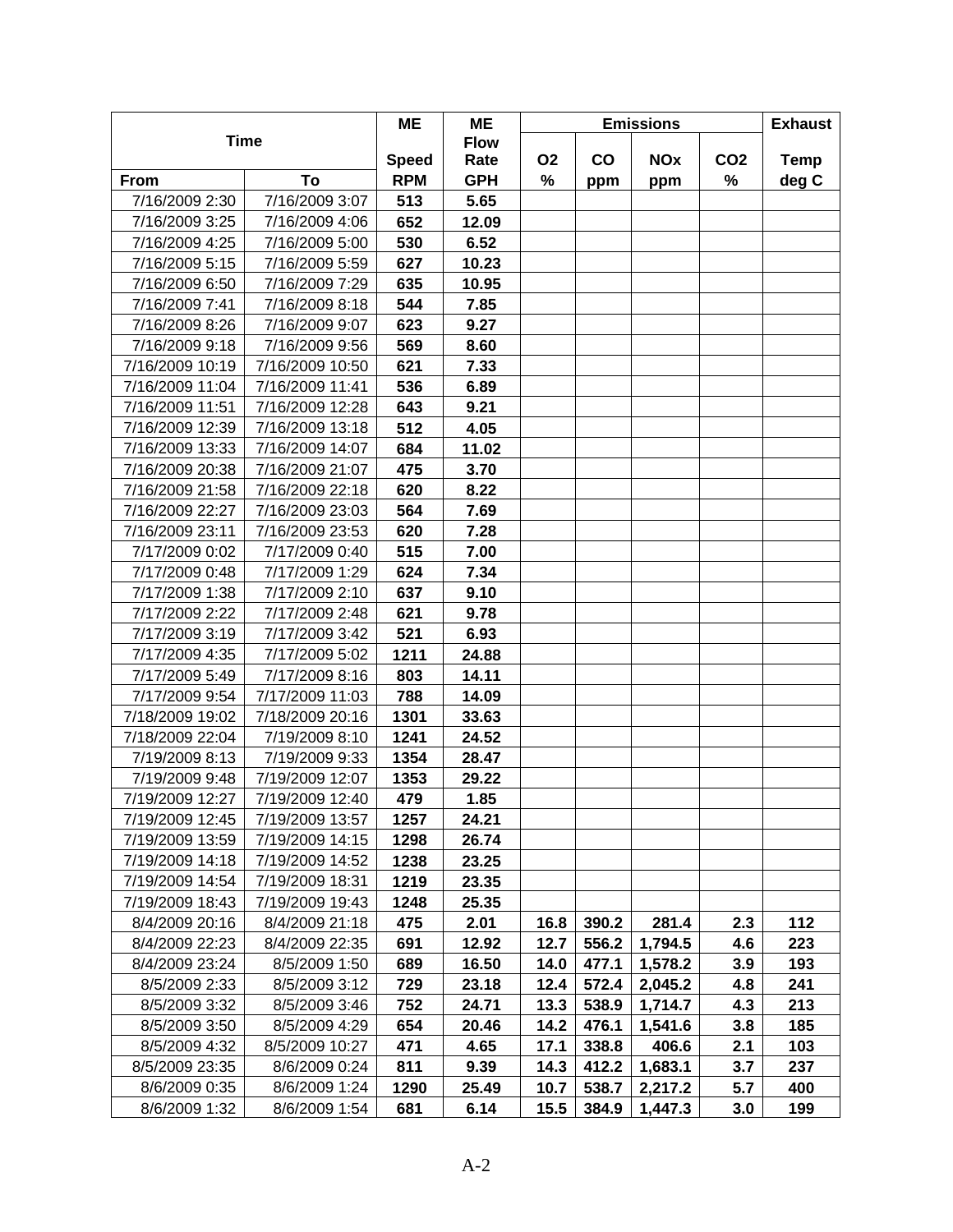|                 |                 | ME           | <b>ME</b>   | <b>Emissions</b> |           |            |                 | <b>Exhaust</b> |
|-----------------|-----------------|--------------|-------------|------------------|-----------|------------|-----------------|----------------|
|                 | <b>Time</b>     |              | <b>Flow</b> |                  |           |            |                 |                |
|                 |                 | <b>Speed</b> | Rate        | O <sub>2</sub>   | <b>CO</b> | <b>NOx</b> | CO <sub>2</sub> | <b>Temp</b>    |
| From            | To              | <b>RPM</b>   | <b>GPH</b>  | %                | ppm       | ppm        | %               | deg C          |
| 8/6/2009 2:09   | 8/6/2009 2:42   | 682          | 10.18       | 14.2             | 453.2     | 1,510.8    | 3.8             | 216            |
| 8/6/2009 3:08   | 8/6/2009 3:21   | 776          | 9.40        | 12.9             | 500.2     | 1,577.0    | 4.5             | 263            |
| 8/6/2009 3:43   | 8/6/2009 4:40   | 409          | 0.00        | 17.1             | 337.5     | 585.8      | 2.2             | 128            |
| 8/6/2009 4:42   | 8/6/2009 9:43   | 462          | 0.25        | 18.6             | 311.9     | 304.6      | 1.3             | 101            |
| 8/6/2009 9:51   | 8/6/2009 11:11  | 1245         | 25.56       | 10.7             | 489.5     | 2,172.8    | 5.7             | 391            |
| 8/6/2009 11:16  | 8/6/2009 14:09  | 475          | 1.95        | 18.1             | 286.5     | 393.4      | 1.6             | 106            |
| 8/6/2009 19:41  | 8/6/2009 21:03  | 474          | 0.65        | 19.1             | 251       | 340        | 1.03            | 101            |
| 8/6/2009 21:38  | 8/6/2009 21:59  | 718          | 13.40       |                  |           |            |                 | 232            |
| 8/6/2009 22:09  | 8/6/2009 22:44  | 773          | 11.68       |                  |           |            |                 | 261            |
| 8/6/2009 23:11  | 8/7/2009 0:43   | 744          | 12.46       |                  |           |            |                 | 318            |
| 8/7/2009 1:41   | 8/7/2009 2:16   | 764          | 16.19       |                  |           |            |                 | 257            |
| 8/7/2009 2:49   | 8/7/2009 3:30   | 749          | 11.53       |                  |           |            |                 | 212            |
| 8/7/2009 3:37   | 8/7/2009 4:55   | 423          | 0.03        |                  |           |            |                 | 131            |
| 8/7/2009 5:18   | 8/7/2009 6:47   | 475          | 3.54        |                  |           |            |                 | 105            |
| 8/7/2009 6:56   | 8/7/2009 7:12   | 779          | 12.84       |                  |           |            |                 | 217            |
| 8/7/2009 7:16   | 8/7/2009 8:22   | 474          | 3.12        |                  |           |            |                 | 106            |
| 8/7/2009 8:34   | 8/7/2009 9:02   | 474          | 2.47        |                  |           |            |                 | 105            |
| 8/7/2009 9:17   | 8/7/2009 9:35   | 1134         | 25.00       |                  |           |            |                 | 354            |
| 8/7/2009 9:39   | 8/7/2009 10:05  | 476          | 3.17        |                  |           |            |                 | 125            |
| 8/7/2009 10:37  | 8/7/2009 11:10  | 1245         | 30.53       |                  |           |            |                 | 388            |
| 8/7/2009 11:13  | 8/7/2009 11:34  | 473          | 3.41        |                  |           |            |                 | 146            |
| 8/7/2009 11:45  | 8/7/2009 11:54  | 1194         | 27.66       |                  |           |            |                 | 375            |
| 8/13/2009 17:57 | 8/13/2009 22:16 | 1245         | 28.39       | 11.2             | 514.2     | 1775.1     | 5.4             | 398            |
| 8/13/2009 22:19 | 8/14/2009 8:31  | 1261         | 27.28       | 11.3             | 576.5     | 1841.7     | 5.4             | 401            |
| 8/14/2009 21:56 | 8/15/2009 2:26  | 471          | 10.78       | 20.0             | 291.0     | 326.5      | 0.6             | 101            |
| 8/15/2009 3:02  | 8/15/2009 7:43  | 472          | 0.44        | 19.2             | 223.6     | 298.0      | 1.0             | 103            |
| 8/15/2009 8:04  | 8/15/2009 12:30 | 1252         | 32.39       |                  |           |            |                 | 400            |
| 8/15/2009 18:26 | 8/16/2009 1:08  | 474          | 0.24        |                  |           |            |                 | 102            |
| 8/16/2009 1:16  | 8/16/2009 1:40  | 1303         | 35.55       | 10.5             | 374.4     | 1,872.2    | 5.9             | 407            |
| 8/16/2009 1:45  | 8/16/2009 2:39  | 474          | 2.96        | 19.1             | 211.5     | 309.5      | 1.0             | 115            |
| 8/16/2009 2:45  | 8/16/2009 7:38  | 925          | 13.29       | 13.4             | 249.9     | 1,608.6    | 4.2             | 285            |
| 8/16/2009 7:40  | 8/16/2009 9:00  | 473          | 0.54        | 18.8             | 290.9     | 326.2      | $1.2$           | 110            |
| 8/17/2009 0:14  | 8/17/2009 1:02  | 462          | 0.18        |                  |           |            |                 | 101            |
| 8/17/2009 1:44  | 8/17/2009 5:11  | 462          | 0.02        |                  |           |            |                 | 102            |
| 8/17/2009 6:07  | 8/17/2009 9:26  | 1317         | 33.64       |                  |           |            |                 | 418            |
| 8/17/2009 10:30 | 8/17/2009 12:14 | 1300         | 33.40       |                  |           |            |                 | 412            |
| 8/17/2009 12:16 | 8/17/2009 12:57 | 1423         | 25.71       |                  |           |            |                 | 427            |
| 8/17/2009 12:59 | 8/17/2009 14:42 | 1393         | 25.80       |                  |           |            |                 | 422            |
| 8/18/2009 20:33 | 8/18/2009 21:29 | 659          | 17.66       |                  |           |            |                 | 182            |
| 8/18/2009 21:33 | 8/19/2009 1:17  | 424          | 0.21        |                  |           |            |                 | 128            |
| 8/19/2009 1:50  | 8/19/2009 2:37  | 600          | 16.84       |                  |           |            |                 | 166            |
| 8/19/2009 3:02  | 8/19/2009 6:05  | 1227         | 25.55       |                  |           |            |                 | 395            |
| 8/19/2009 6:12  | 8/19/2009 9:58  | 477          | 2.90        |                  |           |            |                 | 105            |
| 8/19/2009 22:17 | 8/20/2009 6:17  | 1295         | 32.26       |                  |           |            |                 | 412            |
| 8/20/2009 6:21  | 8/20/2009 8:13  | 883          | 22.06       |                  |           |            |                 | 270            |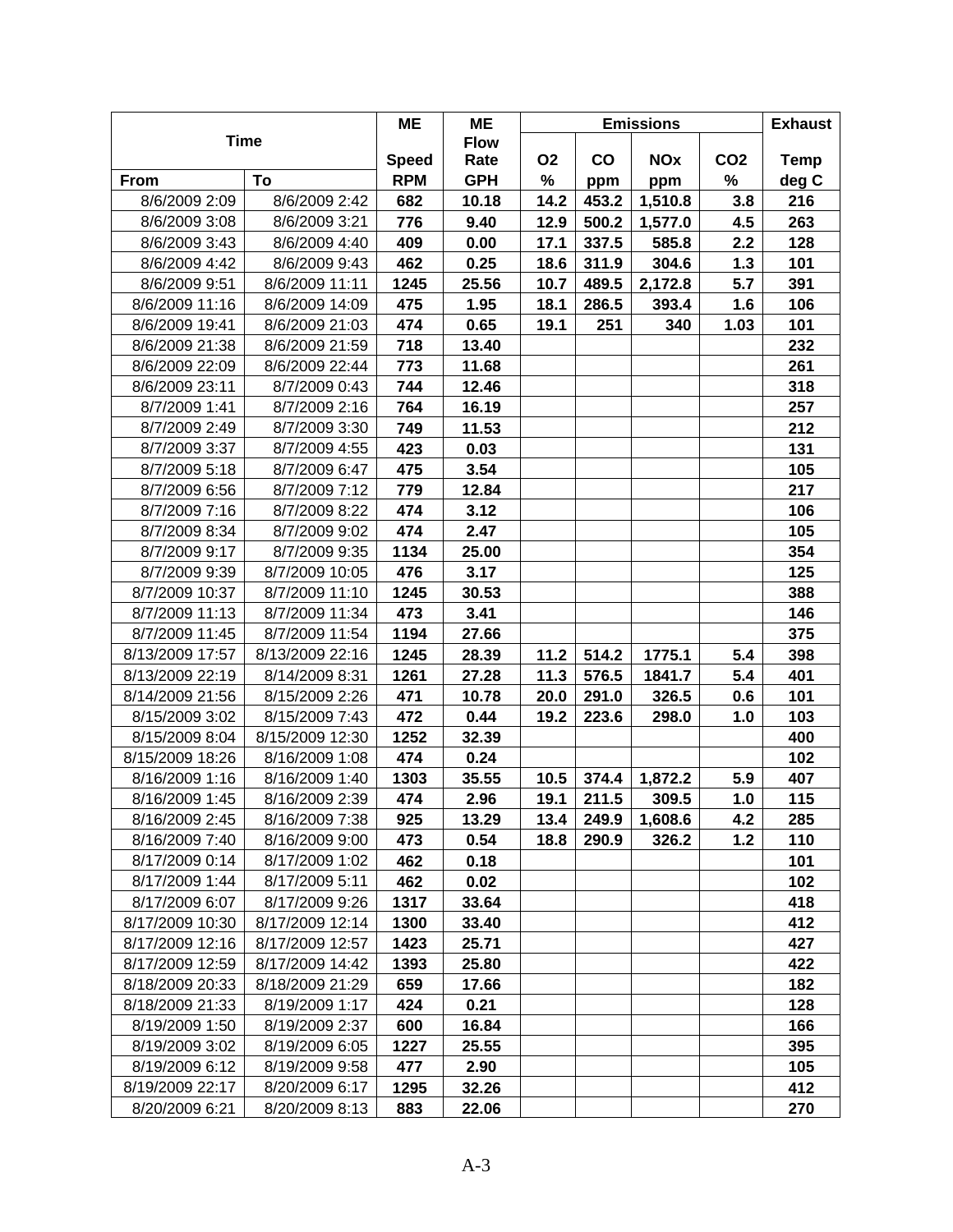|                 |                 | Me           | Me          | <b>Emissions</b> |                                                |         | <b>Exhaust</b> |            |
|-----------------|-----------------|--------------|-------------|------------------|------------------------------------------------|---------|----------------|------------|
|                 | <b>Time</b>     |              | <b>Flow</b> |                  |                                                |         |                |            |
|                 |                 | <b>Speed</b> | Rate        | <b>O2</b>        | $\mathbf{co}$<br><b>NOx</b><br>CO <sub>2</sub> |         |                |            |
| From            | To              | <b>RPM</b>   | <b>GPH</b>  | %                | ppm                                            | ppm     | %              | deg C      |
| 8/22/2009 7:24  | 8/22/2009 8:21  | 479          | 7.86        |                  |                                                |         |                | 81         |
| 8/22/2009 8:32  | 8/22/2009 8:39  | 946          | 19.66       |                  |                                                |         |                | 282        |
| 8/22/2009 8:42  | 8/22/2009 9:40  | 928          | 19.03       |                  |                                                |         |                | 288        |
| 8/22/2009 9:43  | 8/22/2009 9:57  | 1321         | 34.12       |                  |                                                |         |                | 413        |
| 8/22/2009 18:57 | 8/22/2009 22:01 | 1290         | 35.10       |                  |                                                |         |                | 407        |
| 8/22/2009 22:09 | 8/23/2009 1:11  | 472          | 5.62        |                  |                                                |         |                | 104        |
| 8/23/2009 1:15  | 8/23/2009 8:23  | 470          | 5.10        |                  |                                                |         |                | 101        |
| 8/24/2009 11:16 | 8/24/2009 15:31 | 1262         | 35.13       |                  |                                                |         |                | 402        |
| 8/30/2009 18:04 | 8/30/2009 20:22 | 1324         | 29.61       |                  |                                                |         |                | 410        |
| 8/30/2009 20:57 | 8/30/2009 21:54 | 1173         | 20.11       |                  |                                                |         |                | 373        |
| 8/30/2009 21:56 | 8/30/2009 22:38 | 1221         | 24.62       |                  |                                                |         |                | 387        |
| 8/30/2009 22:42 | 8/30/2009 23:34 | 433          | 0.06        |                  |                                                |         |                | 143        |
| 8/30/2009 23:36 | 8/31/2009 8:38  | 579          | 9.18        | 16.3             | 989.0                                          | 1,204.3 | 2.6            | 165        |
| 8/31/2009 19:44 | 8/31/2009 20:04 | 668          | 7.87        | 15.6             | 652.5                                          | 1,299.8 | 3.0            | 194        |
| 8/31/2009 20:06 | 9/1/2009 2:59   | 579          | 5.84        | 16.1             | 905.8                                          | 1,184.8 | 2.7            | 167        |
| 9/1/2009 3:01   | 9/1/2009 7:58   | 600          | 8.58        | 16.8             | 532.4                                          | 1,183.1 | 2.3            | 172        |
| 9/1/2009 8:15   | 9/1/2009 9:46   | 1279         | 24.87       | 11.1             | 719.8                                          | 1,879.0 | 5.5            | 400        |
| 9/1/2009 9:56   | 9/1/2009 10:18  | 586          | 4.49        |                  |                                                |         |                | 177        |
| 9/3/2009 3:53   | 9/3/2009 5:07   | 475          | 1.26        |                  |                                                |         |                | 102        |
| 9/3/2009 5:19   | 9/3/2009 6:23   | 1173         | 24.25       |                  |                                                |         |                | 374        |
| 9/3/2009 6:25   | 9/3/2009 6:51   | 1354         | 33.70       |                  |                                                |         |                | 415        |
| 9/3/2009 7:13   | 9/3/2009 7:52   | 427          | 0.00        |                  |                                                |         |                | 136        |
| 9/3/2009 8:27   | 9/3/2009 16:45  | 579          | 8.92        |                  |                                                |         |                | 166        |
| 9/3/2009 16:48  | 9/3/2009 18:05  | 630          | 11.79       |                  |                                                |         |                | 186        |
| 9/4/2009 13:47  | 9/5/2009 4:20   | 632          | 10.68       |                  |                                                |         |                | 181        |
| 9/5/2009 21:39  | 9/5/2009 23:40  | 1208         | 18.85       |                  |                                                |         |                | 388        |
| 9/5/2009 23:43  | 9/6/2009 5:16   | 1187         | 18.91       |                  |                                                |         |                | 382        |
| 9/6/2009 8:04   | 9/6/2009 8:42   | 462          | 2.98        |                  |                                                |         |                | 112        |
| 9/6/2009 9:28   | 9/6/2009 10:44  | 1238         | 21.17       |                  |                                                |         |                | 396        |
| 9/17/2009 10:33 | 9/17/2009 11:55 | 1303         | 34.49       |                  |                                                |         |                | 410        |
| 9/17/2009 12:05 | 9/17/2009 12:46 | 470          | 3.01        |                  |                                                |         |                | 114        |
| 9/17/2009 16:36 | 9/17/2009 17:51 | 1296         | 24.19       |                  |                                                |         |                | 410        |
| 9/20/2009 8:04  | 9/20/2009 8:56  | 488          | 3.72        | 18.1             | 643.2                                          | 233.5   | 1.6            | 85         |
| 9/20/2009 8:59  | 9/20/2009 9:50  | 487          | 3.89        | 17.4             | 367.9                                          | 329.4   | 2.0            | 94         |
| 9/20/2009 10:04 | 9/20/2009 10:23 | 946          | 12.49       | 12.7             | 401.9                                          | 1693.6  | 4.6            | 284        |
| 9/20/2009 10:28 | 9/20/2009 10:48 | 478          | 2.20        | 18.6             | 316.7                                          | 391.8   | 1.3            | 117        |
| 9/20/2009 10:53 | 9/20/2009 11:13 | 931          | 12.46       | 12.8             | 467.5                                          | 1739.6  | 4.5            | 275        |
| 9/20/2009 11:27 | 9/20/2009 12:02 | 476          | 2.02        | 19.0             | 423.7                                          | 356.1   | 1.1            | 119        |
| 9/20/2009 12:24 | 9/20/2009 13:03 | 475          | 2.66        | 19.0             | 467.9                                          | 368.2   | 1.1            | 117        |
|                 |                 | 1253         |             |                  |                                                |         | 5.7            |            |
| 9/20/2009 13:07 | 9/20/2009 14:12 |              | 31.90       | 10.7             | 801.0                                          | 1939.3  |                | 396<br>121 |
| 9/22/2009 9:47  | 9/22/2009 10:28 | 477          | 3.93        |                  |                                                |         |                |            |
| 9/22/2009 10:33 | 9/22/2009 11:42 | 1284         | 32.06       | 11.9             | 461.5                                          | 1,737.5 | 5.1            | 402        |
| 9/22/2009 14:11 | 9/22/2009 14:37 | 475          | 1.35        |                  |                                                |         |                | 129        |
| 9/22/2009 14:42 | 9/22/2009 15:30 | 1296         | 25.97       |                  |                                                |         |                | 404        |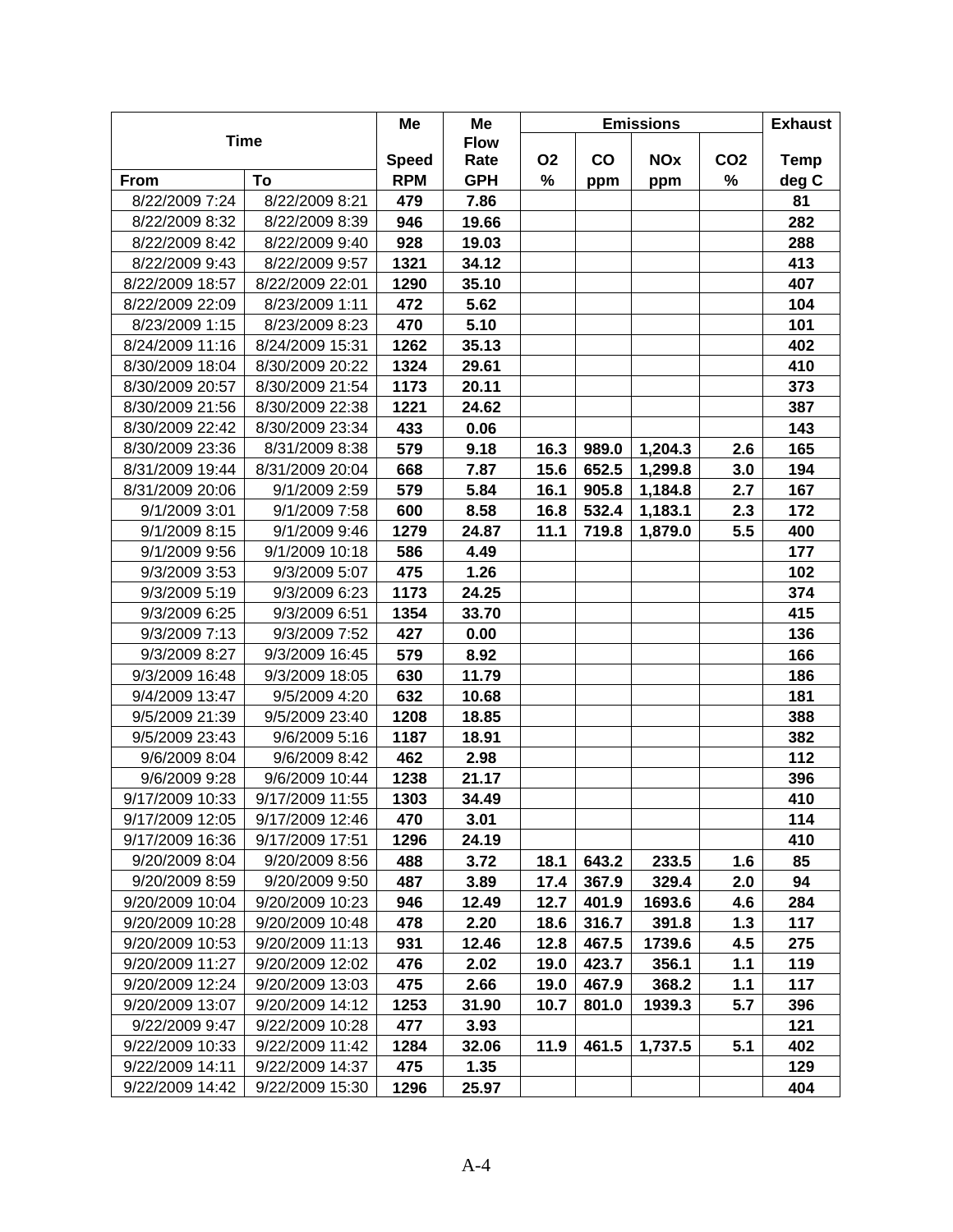# **Appendix B**

**Fuel Filter Change Log**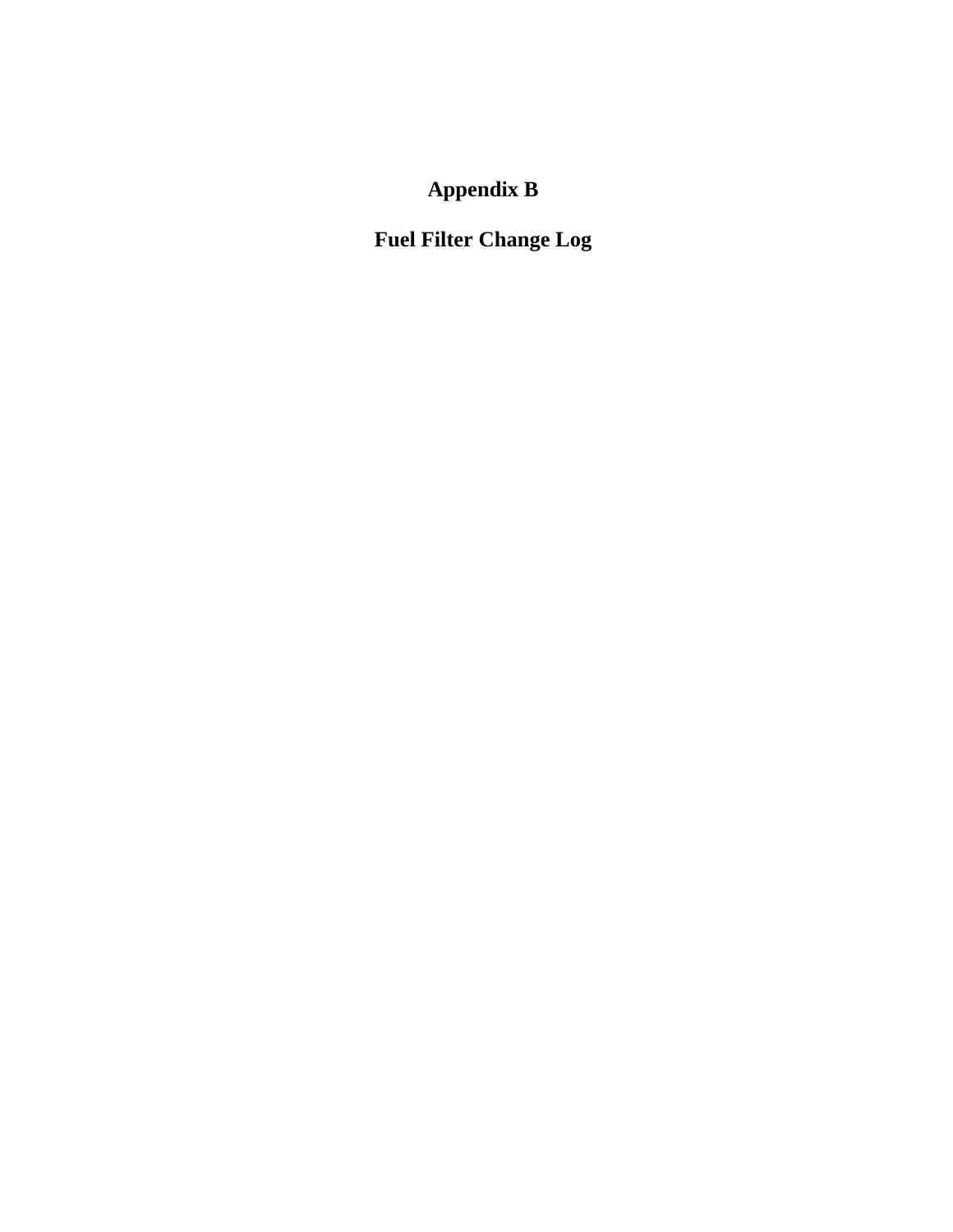## **2008 Data can be found in reference [10]**

### **2009 Fuel Filter Change Log**

| <b>Refuel</b> |                  | <b>Filter Change</b> |             | Approx.<br><b>Time</b><br>on Used<br><b>Filter</b> | <b>Remarks</b>                                 |                          |
|---------------|------------------|----------------------|-------------|----------------------------------------------------|------------------------------------------------|--------------------------|
| <b>Date</b>   | <b>Fuel Type</b> | <b>Date</b>          | <b>Time</b> | (hrs)                                              |                                                |                          |
|               |                  |                      |             |                                                    |                                                |                          |
| 1/26/2009     | <b>B20</b>       | 5/21/2009            | 1425        | unknown                                            | Filter from last season                        |                          |
|               |                  | 5/21/2009            | 1805        | 4                                                  |                                                | Filter                   |
|               |                  | 5/21/2009            | 2219        | $\overline{4}$                                     |                                                | Number                   |
| 5/28/2009     | <b>B20</b>       |                      |             |                                                    |                                                | After                    |
|               |                  |                      |             |                                                    | Filter carried over from previous              |                          |
|               |                  | 6/3/2009             | 822         | 16                                                 | refueling                                      | Refueling                |
|               |                  | 6/3/2009             | 1000        | 1.5                                                | 1st filter change after refueling              |                          |
|               |                  | 6/3/2009             | 1700        | $\overline{7}$                                     |                                                | $\overline{\mathbf{c}}$  |
|               |                  | 6/3/2009             | 2230        | 5.5                                                |                                                | 3                        |
|               |                  | 6/4/2009             | 1823        | 19                                                 |                                                | 4                        |
|               |                  | 6/6/2009             | 2235        | 42                                                 |                                                | 5                        |
|               |                  | 6/7/2009             | 2247        | 24                                                 |                                                | 6                        |
| 6/11/2009     | <b>B20</b>       |                      |             |                                                    |                                                |                          |
|               |                  |                      |             |                                                    | Filter carried over from previous              |                          |
|               |                  | 6/12/2009            | 615         | 13                                                 | refueling                                      |                          |
|               |                  | 6/12/2009            | 1356        | 5                                                  | 1st filter change after refueling              | 1                        |
|               |                  | 6/12/2009            | 2045        | $\overline{7}$                                     |                                                | $\overline{\mathbf{c}}$  |
|               |                  | 6/13/2009            | 145         | $6\phantom{1}6$                                    |                                                | 3                        |
|               |                  | 6/19/2009            | 2135        | 164                                                | Cruise with lower fuel consumption             | $\overline{\mathcal{A}}$ |
|               |                  | 6/20/2009            | 100         | 3                                                  |                                                | 5                        |
|               |                  | 6/20/2009            | 1117        | 10                                                 |                                                | $\overline{6}$           |
|               |                  | 6/20/2009            | 1801        | $\overline{7}$                                     |                                                | $\overline{7}$           |
|               |                  | 6/20/2009            | 1926        | 1.5                                                |                                                | 8                        |
|               |                  | 6/20/2009            | 2118        | 3                                                  |                                                | 9                        |
|               |                  | 6/21/2009            | 235         | 5.5                                                |                                                | 10                       |
|               |                  | 7/10/2009            | 1217        | 33                                                 |                                                | 11                       |
|               |                  | 7/14/2009            | 815         | $\overline{7}$                                     |                                                | 12                       |
|               |                  | 7/15/2009            | 835         | 24                                                 |                                                | 13                       |
|               |                  | 7/19/2009            | 130         | 85                                                 |                                                | 14                       |
| 7/29/2009     | <b>B20</b>       |                      |             |                                                    |                                                |                          |
|               |                  | 8/4/2009             | 810         | 20                                                 | Filter carried over from previous<br>refueling |                          |
|               |                  | 8/4/2009             | 1105        | 3                                                  | 1st filter change after refueling              | 1                        |
|               |                  | 8/4/2009             | 1242        | $\boldsymbol{2}$                                   |                                                | $\overline{\mathbf{c}}$  |
|               |                  | 8/4/2009             | 1705        | 5                                                  |                                                | 3                        |
|               |                  | 8/5/2009             | 1424        | 21                                                 |                                                | $\overline{\mathcal{A}}$ |
| 8/11/2009     | <b>B20</b>       |                      |             |                                                    |                                                |                          |
|               |                  |                      |             |                                                    | Filter carried over from previous              |                          |
|               |                  | 8/13/2009            | 950         | 49                                                 | refueling                                      |                          |
|               |                  | 8/13/2009            | 1400        | 4                                                  | 1st filter change after refueling              | 1                        |